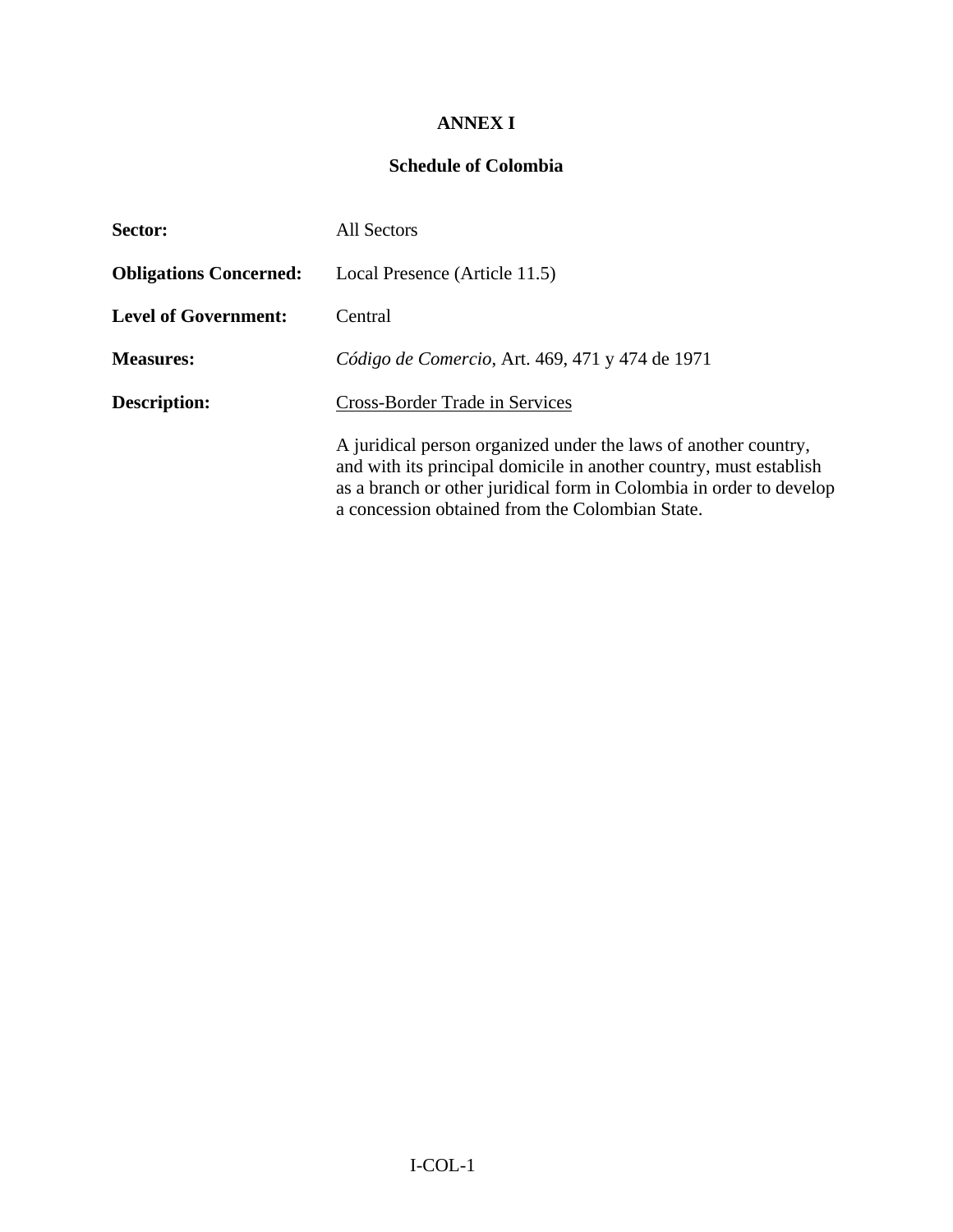| Sector:                       | All Sectors                                                                                                                                                                  |
|-------------------------------|------------------------------------------------------------------------------------------------------------------------------------------------------------------------------|
| <b>Obligations Concerned:</b> | National Treatment (Article 10.3)                                                                                                                                            |
| <b>Level of Government:</b>   | Central                                                                                                                                                                      |
| <b>Measures:</b>              | Decreto 2080 de 2000, Art. 26 y 27                                                                                                                                           |
| <b>Description:</b>           | Investment                                                                                                                                                                   |
|                               | A foreign investor may make portfolio investments in securities in<br>Colombia only through a foreign capital investment fund (fondo de<br>inversión de capital extranjero). |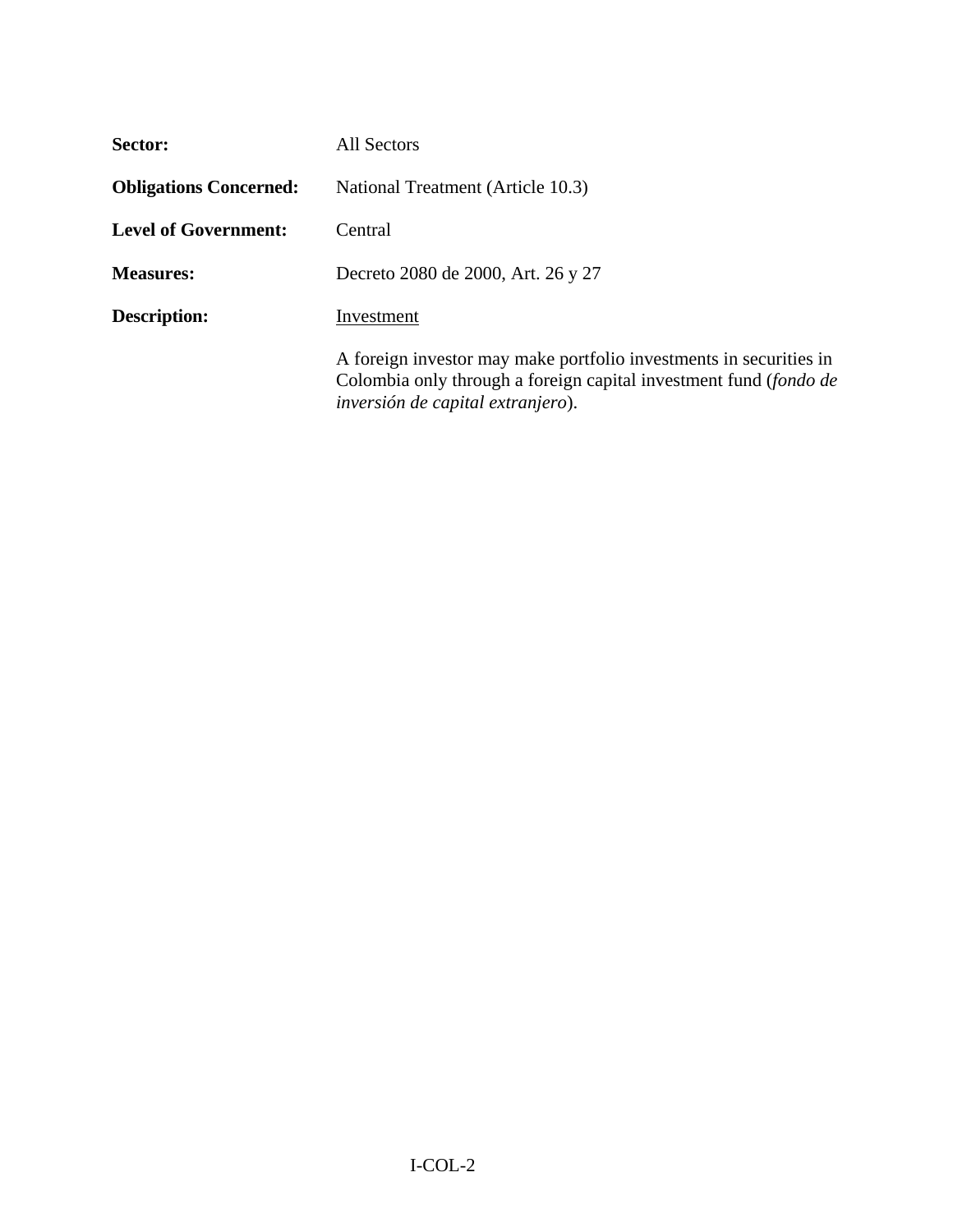| Sector:                       | All Sectors                                                                                                                                                                                                                                                                                                          |
|-------------------------------|----------------------------------------------------------------------------------------------------------------------------------------------------------------------------------------------------------------------------------------------------------------------------------------------------------------------|
| <b>Obligations Concerned:</b> | National Treatment (Article 10.3)                                                                                                                                                                                                                                                                                    |
| <b>Level of Government:</b>   | Central                                                                                                                                                                                                                                                                                                              |
| <b>Measures:</b>              | Ley 226 de 1995, Art. 3 y 11                                                                                                                                                                                                                                                                                         |
| <b>Description:</b>           | Investment                                                                                                                                                                                                                                                                                                           |
|                               | If the Colombian State decides to sell all or part of its interest in an<br>enterprise to a person other than a Colombian state enterprise or<br>other Colombian government entity, it shall first offer such interest<br>exclusively, and under the conditions established in article 11 of<br>Ley 226 de 1995, to: |
|                               | current, pensioned, and former employees (other than former<br>(a)<br>employees terminated for just cause) of the enterprise and of<br>other enterprises owned or controlled by the enterprise;                                                                                                                      |
|                               | associations of employees and former employees of the<br>(b)<br>enterprise;                                                                                                                                                                                                                                          |
|                               | employee unions;<br>(c)                                                                                                                                                                                                                                                                                              |
|                               | federations and confederations of trade unions;<br>(d)                                                                                                                                                                                                                                                               |
|                               | employee funds ("fondos de empleados");<br>(e)                                                                                                                                                                                                                                                                       |
|                               | (f)<br>pension and severance funds; and                                                                                                                                                                                                                                                                              |
|                               | cooperative entities <sup>1</sup><br>(g)                                                                                                                                                                                                                                                                             |
|                               | Colombia does not reserve the right to control any subsequent<br>transfer or other disposal of such interest.                                                                                                                                                                                                        |

<span id="page-2-0"></span> 1 For greater certainty, *Ley 454 de 1998* establishes the type of cooperative entities existing in Colombia. There are "cooperativas de ahorro y crédito", "cooperativas financieras" and "cooperativas multiactivas o integrales".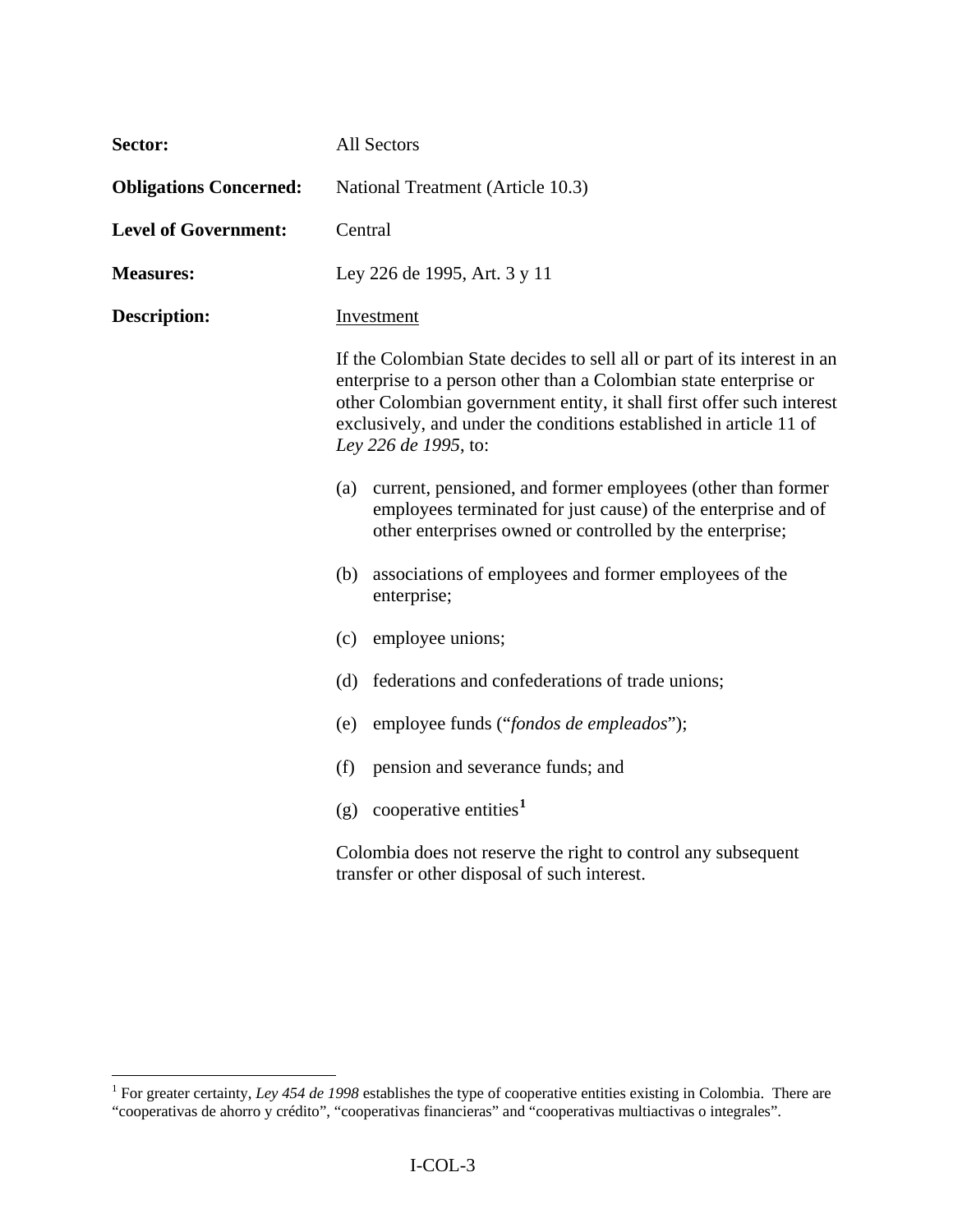| <b>Sector:</b>                | All Sectors                                                                                                                               |
|-------------------------------|-------------------------------------------------------------------------------------------------------------------------------------------|
| <b>Obligations Concerned:</b> | Local Presence (Article 11.5)                                                                                                             |
| <b>Level of Government:</b>   | Central                                                                                                                                   |
| <b>Measures:</b>              | Ley 915 de 2004, Art. 5                                                                                                                   |
| <b>Description:</b>           | <b>Cross-Border Trade in Services</b>                                                                                                     |
|                               | Only a person with its main office in the free port of San Andrés,<br>Providencia, and Santa Catalina may supply services in that region. |
|                               | For greater certainty, this measure does not affect the cross-supply<br>of services as defined in Article $11.14.1$ (a) and (b).          |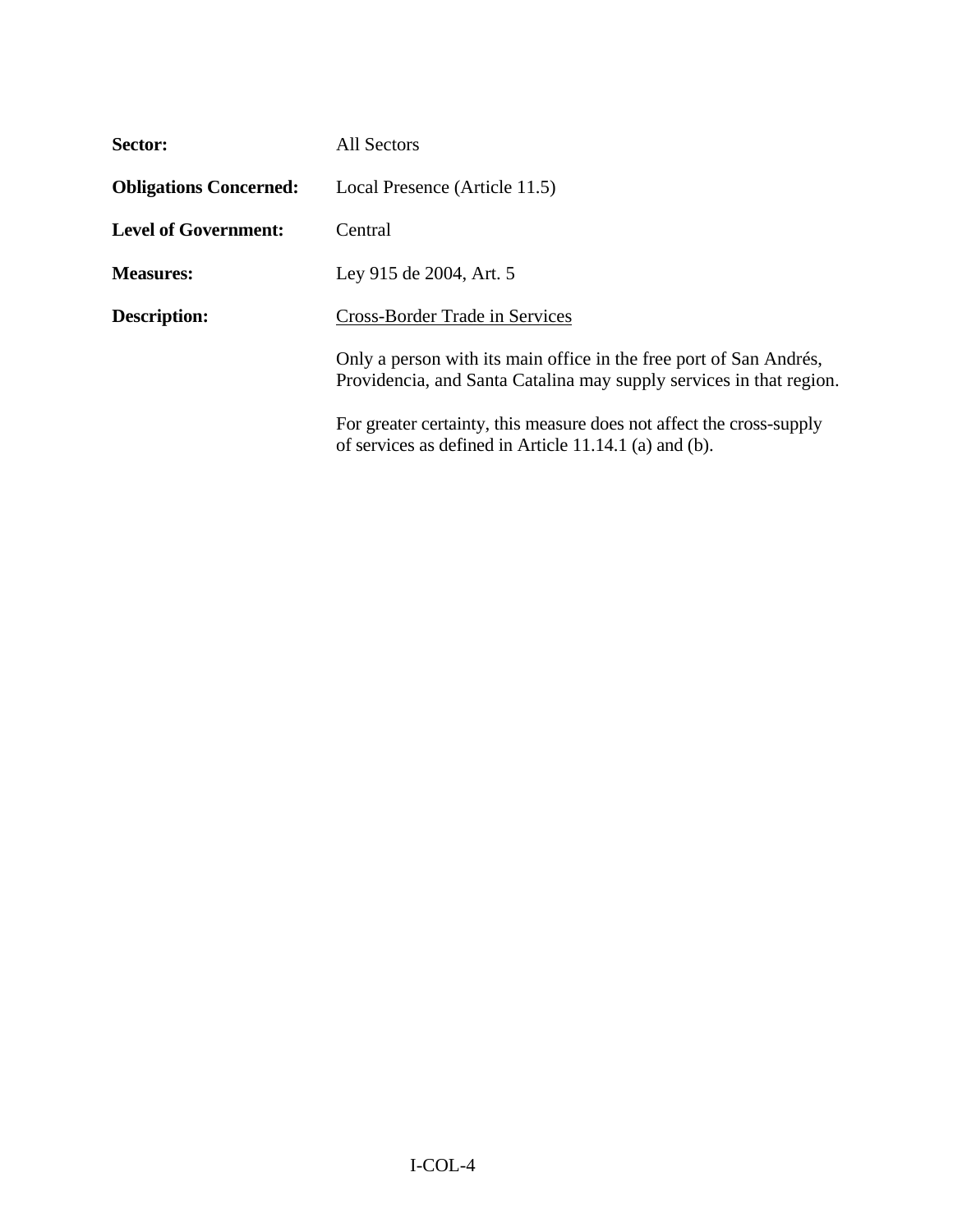| Sector:                       | <b>Accounting Services</b>                                                                                                                                                                                                                                                                                                                                                                                                                                    |
|-------------------------------|---------------------------------------------------------------------------------------------------------------------------------------------------------------------------------------------------------------------------------------------------------------------------------------------------------------------------------------------------------------------------------------------------------------------------------------------------------------|
| <b>Obligations Concerned:</b> | National Treatment (Article 11.2)<br>Local Presence (Article 11.5)                                                                                                                                                                                                                                                                                                                                                                                            |
| <b>Level of Government:</b>   | Central                                                                                                                                                                                                                                                                                                                                                                                                                                                       |
| <b>Measures:</b>              | Ley 43 de 1990, Art. 3 Par. 1<br>Resolución No. 160 de 2004, Art. 2 Parágrafo y Art. 6                                                                                                                                                                                                                                                                                                                                                                        |
| <b>Description:</b>           | Cross-Border Trade in Services                                                                                                                                                                                                                                                                                                                                                                                                                                |
|                               | Only persons registered with the Junta Central de Contadores may<br>practice as accountants. A foreign national must have been<br>domiciled continuously in Colombia for at least three years prior to<br>the registration request and demonstrate accounting experience<br>carried out in the territory of Colombia for a period of not less than<br>one year. This experience may be acquired while engaging in<br>public accounting studies or thereafter. |
|                               | For natural persons, the term "domiciled" means being a resident<br>of Colombia and having the intention of remaining in Colombia.                                                                                                                                                                                                                                                                                                                            |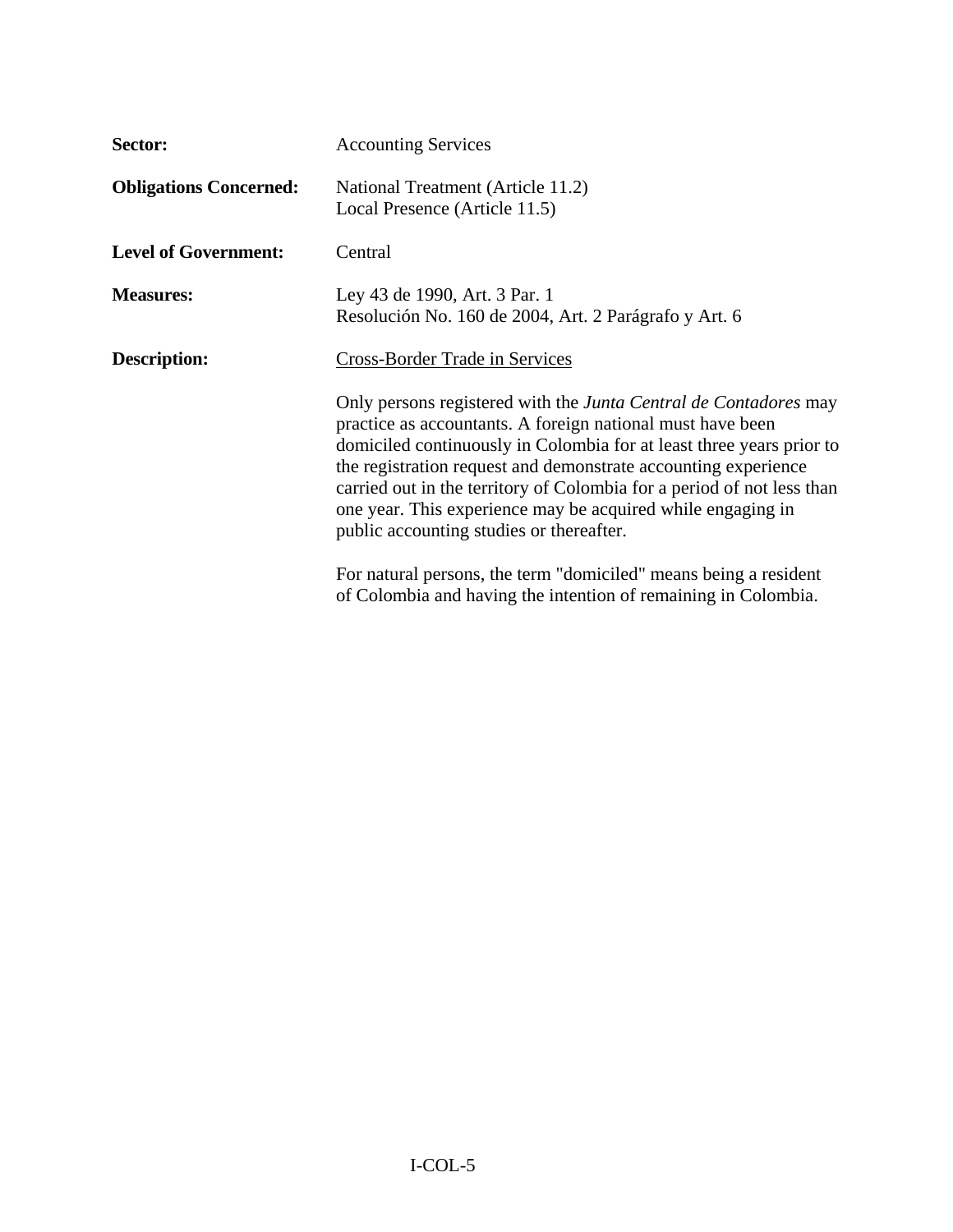| Sector:                       | <b>Research and Development Services</b>                                                                                                                                                                                                                                                                                                                                       |
|-------------------------------|--------------------------------------------------------------------------------------------------------------------------------------------------------------------------------------------------------------------------------------------------------------------------------------------------------------------------------------------------------------------------------|
| <b>Obligations Concerned:</b> | National Treatment (Article 11.2)                                                                                                                                                                                                                                                                                                                                              |
| <b>Level of Government:</b>   | Central                                                                                                                                                                                                                                                                                                                                                                        |
| <b>Measures:</b>              | Decreto 309 de 2000, Art. 7                                                                                                                                                                                                                                                                                                                                                    |
| <b>Description:</b>           | Cross-Border Trade in Services                                                                                                                                                                                                                                                                                                                                                 |
|                               | Any foreign person planning to undertake scientific research on<br>biological diversity in the territory of Colombia must involve at<br>least one Colombian researcher in the research or analysis of the<br>results of such research.<br>For greater certainty, this measure does not address the rights of<br>any person in relation to the scientific research or analysis. |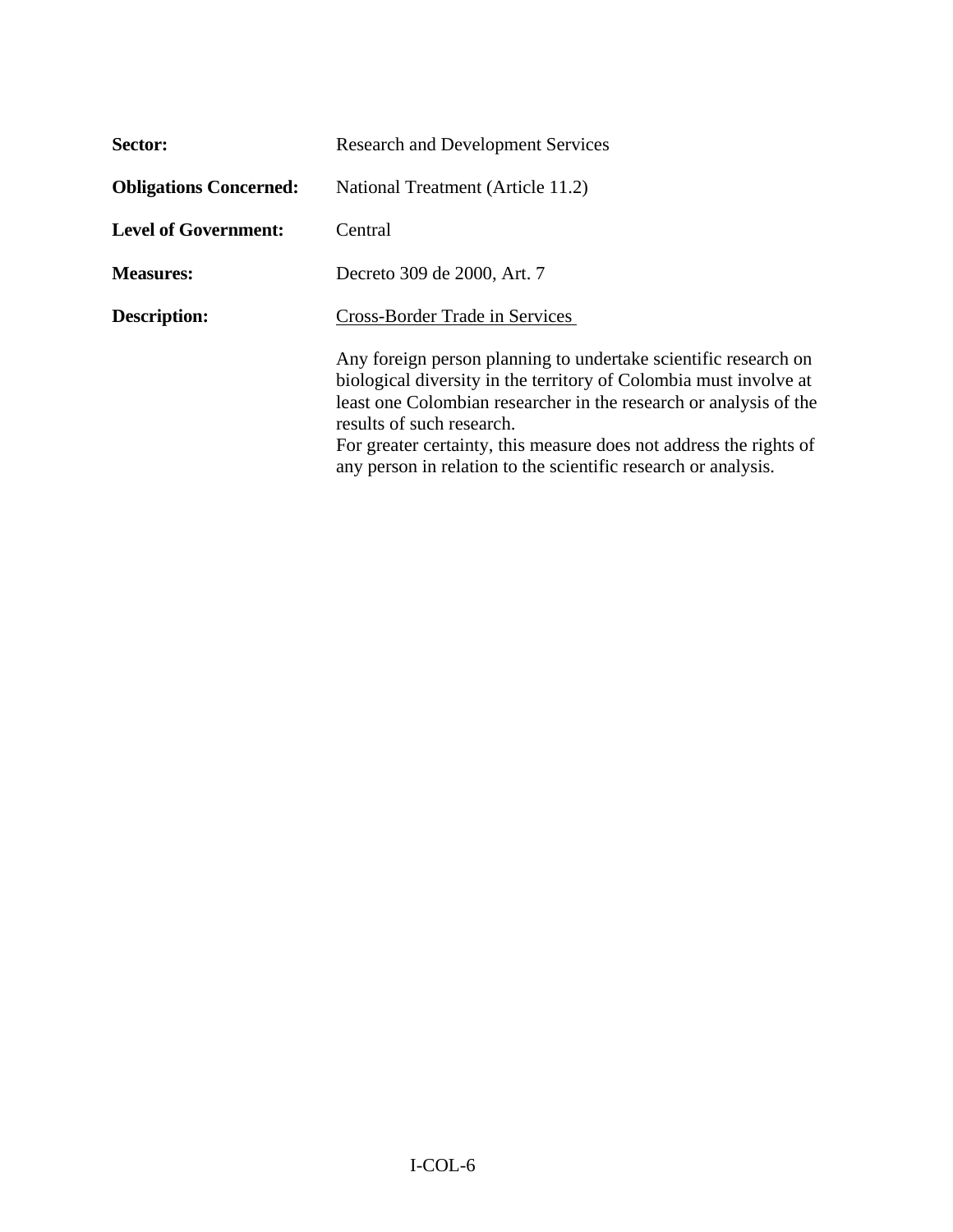| Sector:                       | Fishing and Services Related to Fishing                                                                                                                                                                                                                                                                      |
|-------------------------------|--------------------------------------------------------------------------------------------------------------------------------------------------------------------------------------------------------------------------------------------------------------------------------------------------------------|
| <b>Obligations Concerned:</b> | National Treatment (Articles 10.3 and 11.2)<br>Most Favored Nation Treatment (Article 11.3)<br>Market Access (Article 11.4)                                                                                                                                                                                  |
| <b>Level of Government:</b>   | Central                                                                                                                                                                                                                                                                                                      |
| <b>Measures:</b>              | Decreto 2256 de 1991, Art. 27, 28 y 67<br>Acuerdo 005 de 2003, Sección II y VII                                                                                                                                                                                                                              |
| <b>Description:</b>           | <b>Investment and Cross-Border Trade in Services</b>                                                                                                                                                                                                                                                         |
|                               | Only Colombian nationals may engage in artisanal fishing.                                                                                                                                                                                                                                                    |
|                               | A foreign-flagged vessel may engage in fishing and related<br>activities in Colombian territorial waters only in association with a<br>Colombian enterprise that owns a permit. The costs of the permit<br>and fishing license are higher for foreign-flagged vessels than for<br>Colombian-flagged vessels. |
|                               | If the flag of a foreign-flagged vessel is that of a country that is a<br>party to another bilateral agreement with Colombia, the terms of<br>that other bilateral agreement shall determine whether or not the<br>requirement to associate with a Colombian enterprise that owns a<br>permit applies. $2$   |

<span id="page-6-0"></span><sup>&</sup>lt;sup>2</sup> The Vazquez-Saccio Treaty, signed by Colombia and the United States in September 1972, includes issues related to fishing.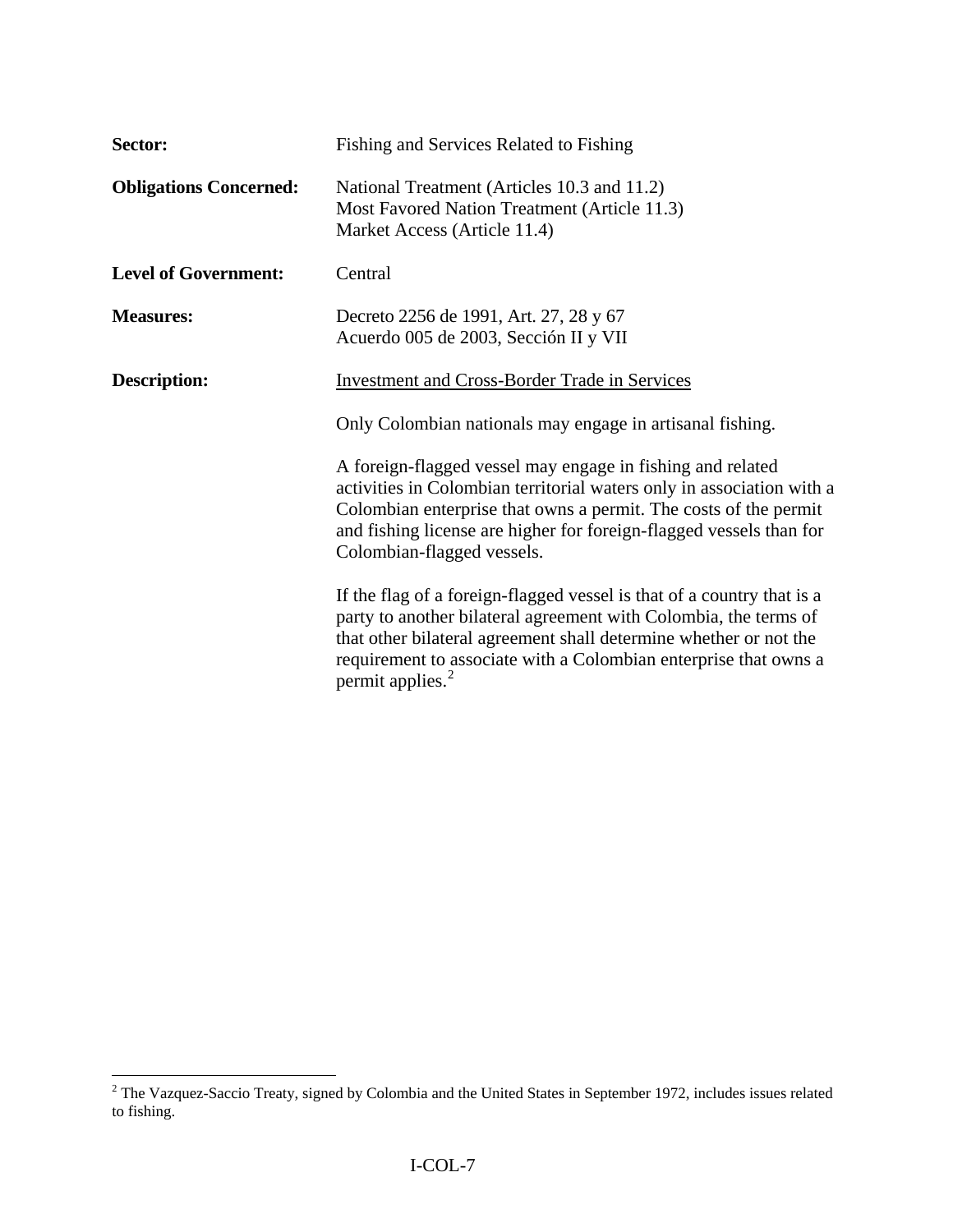| Sector:                       | Services Directly Incidental to the Exploration and Exploitation of<br>Minerals and Hydrocarbons                                                                                                                                                                   |
|-------------------------------|--------------------------------------------------------------------------------------------------------------------------------------------------------------------------------------------------------------------------------------------------------------------|
| <b>Obligations Concerned:</b> | Local Presence (Article 11.5)                                                                                                                                                                                                                                      |
| <b>Level of Government:</b>   | Central                                                                                                                                                                                                                                                            |
| <b>Measures:</b>              | Ley 685 de 2001, Art. 19 y 20<br>Decreto legislativo 1056 de 1953, Art. 10<br>Código de Comercio, Art. 471 y 474 de 1971                                                                                                                                           |
| <b>Description:</b>           | <b>Cross-Border Trade in Services</b>                                                                                                                                                                                                                              |
|                               | To supply services directly related to the exploration and<br>exploitation of minerals and hydrocarbons in Colombia, a juridical<br>person organized under the laws of a foreign country must<br>establish a branch, affiliate company, or subsidiary in Colombia. |
|                               | The previous paragraph does not apply to service suppliers<br>engaged in those services for less than one year.                                                                                                                                                    |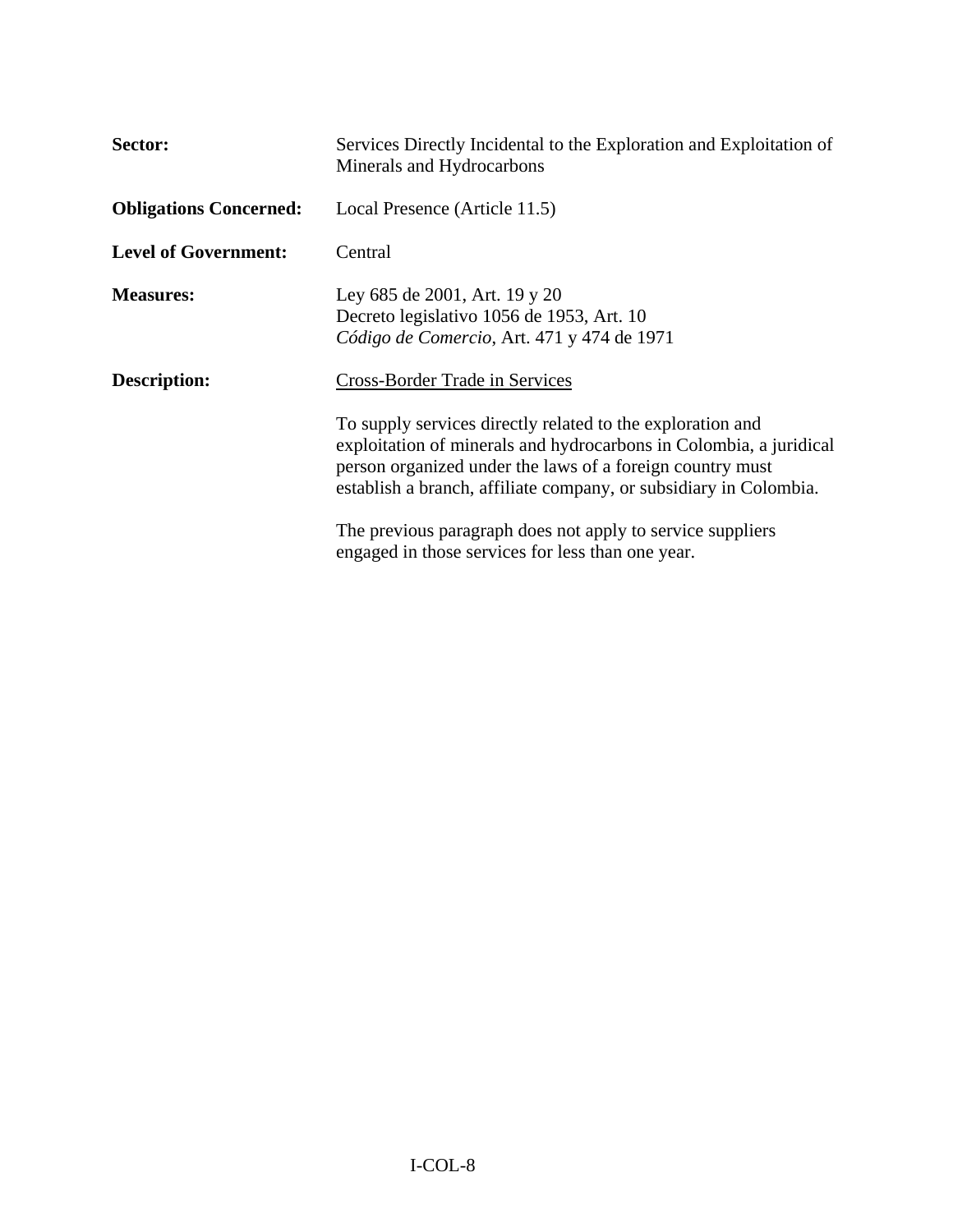| Sector:                       | Private Security and Surveillance Services                                                                                                                                                                                                                                                                    |
|-------------------------------|---------------------------------------------------------------------------------------------------------------------------------------------------------------------------------------------------------------------------------------------------------------------------------------------------------------|
| <b>Obligations Concerned:</b> | National Treatment (Articles 10.3 and 11.2)<br>Market Access (Article 11.4)<br>Local Presence (Article 11.5)                                                                                                                                                                                                  |
| <b>Level of Government:</b>   | Central                                                                                                                                                                                                                                                                                                       |
| <b>Measures:</b>              | Decreto 356 de 1994, Art. 8, 12, 23 y 25                                                                                                                                                                                                                                                                      |
| <b>Description:</b>           | <b>Investment and Cross-Border Trade in Services</b>                                                                                                                                                                                                                                                          |
|                               | Only an enterprise organized under Colombian law as a limited<br>liability company or a private security and surveillance services<br>cooperative <sup>3</sup> may provide private security and surveillance<br>services in Colombia. Partners or members of such enterprises<br>must be Colombian nationals. |
|                               | Enterprises established prior to February 11, 1994 with foreign<br>members or foreign capital may not increase the participation of<br>foreign members. Cooperatives organized before that date may<br>retain their juridical form.                                                                           |

<span id="page-8-0"></span><sup>&</sup>lt;sup>3</sup> Article 23 defines a "private security and surveillance services cooperative" as an employee-owned and employeerun non-profit associative enterprise created to provide private security and surveillance services, for remuneration.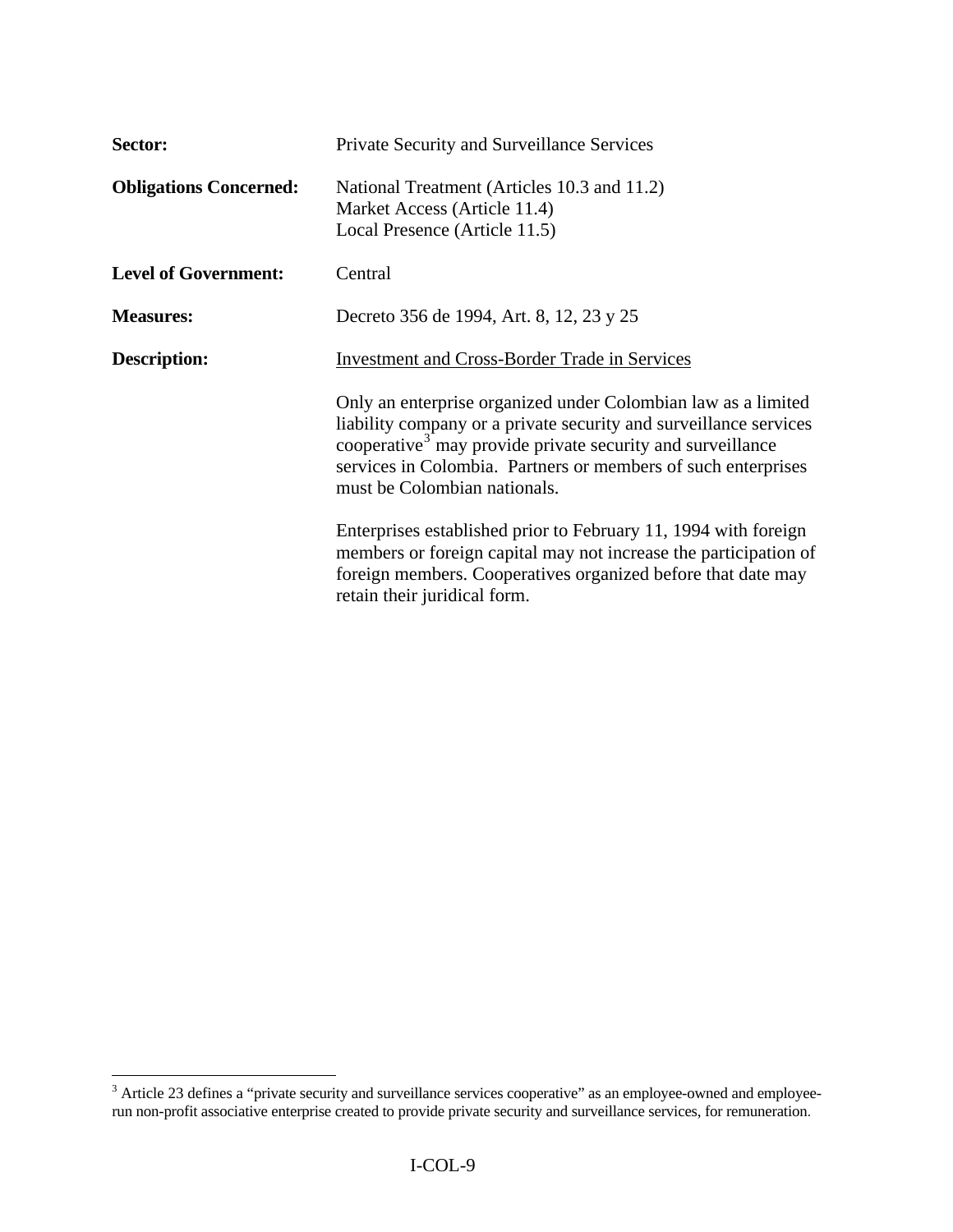| Sector:                       | Journalism                                                                                                                                  |
|-------------------------------|---------------------------------------------------------------------------------------------------------------------------------------------|
| <b>Obligations Concerned:</b> | Senior Management and Board of Directors (Article 10.10)                                                                                    |
| Level of Government:          | Central                                                                                                                                     |
| <b>Measures:</b>              | Ley 29 de 1944, Art. 13                                                                                                                     |
| <b>Description:</b>           | Investment                                                                                                                                  |
|                               | The director or general manager of a newspaper published in<br>Colombia that focuses on Colombian politics must be a Colombian<br>national. |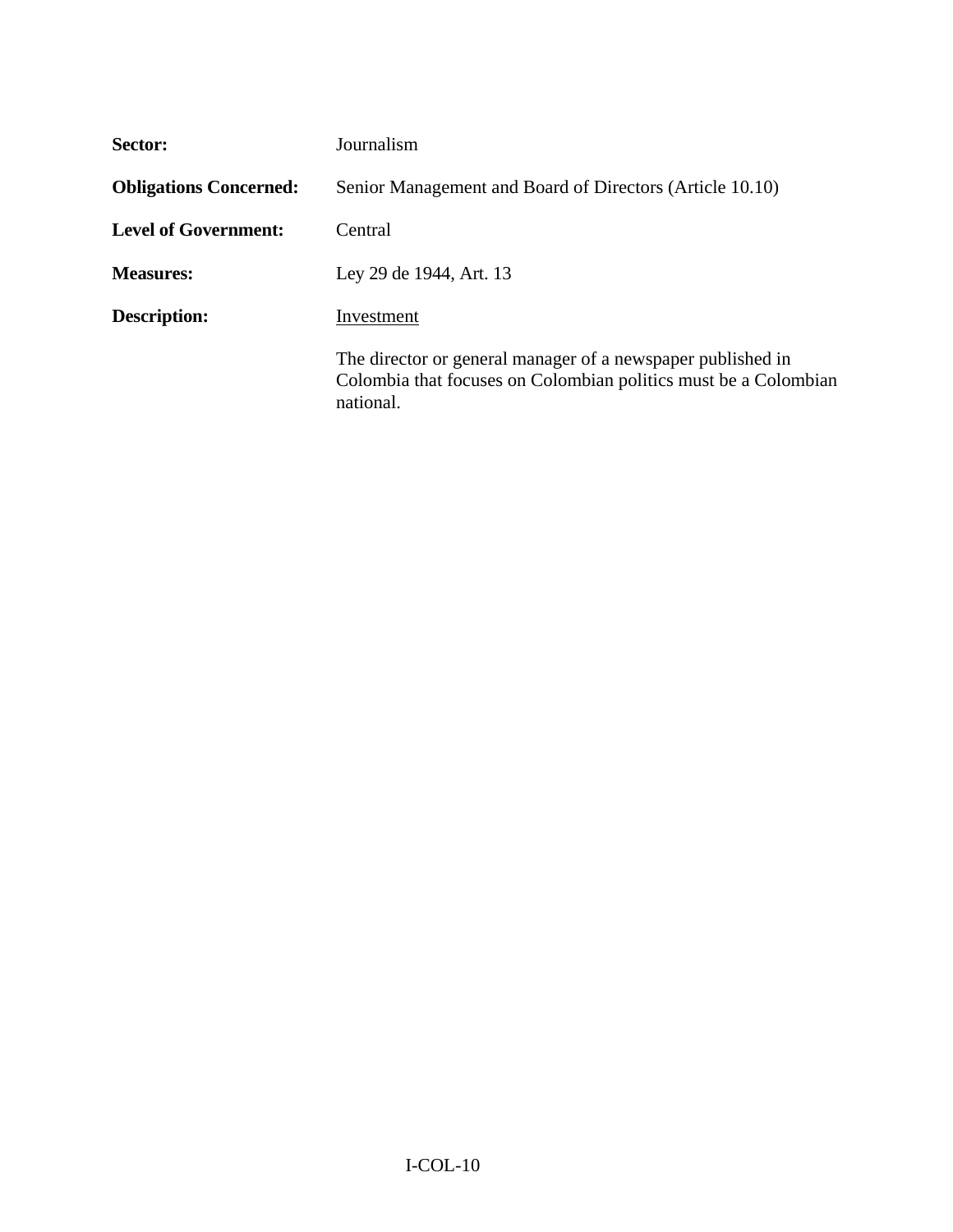| Sector:                       | <b>Travel and Tourism Services</b>                                                                                                                                               |
|-------------------------------|----------------------------------------------------------------------------------------------------------------------------------------------------------------------------------|
| <b>Obligations Concerned:</b> | National Treatment (Article 11.2)<br>Local Presence (Article 11.5)                                                                                                               |
| <b>Level of Government:</b>   | Central                                                                                                                                                                          |
| <b>Measures:</b>              | Ley 32 de 1990, Art. 5<br>Decreto 502 de 1997, Art. 1-7                                                                                                                          |
| <b>Description:</b>           | Cross-Border Trade in Services                                                                                                                                                   |
|                               | Foreign nationals must be domiciled in Colombia to provide travel<br>and tourism agent services within the territory of Colombia.                                                |
|                               | For greater certainty, this entry does not apply to tour guide<br>services, nor does it affect the cross-border supply of services as<br>defined in Article 11.14.1 (a) and (b). |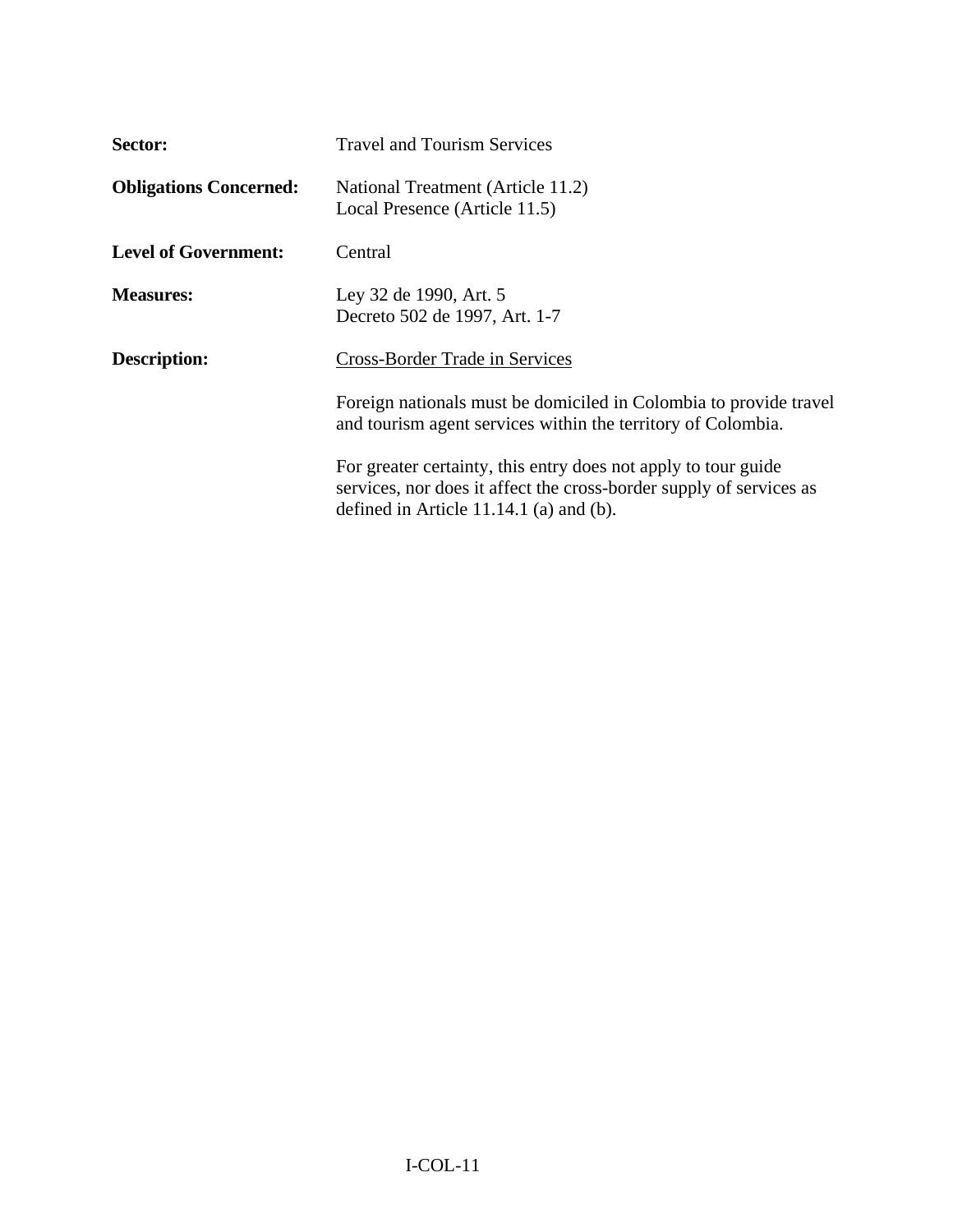| <b>Sector:</b>                | Notary and Registrar Services                                                                                                                                                                                                                                                                                           |
|-------------------------------|-------------------------------------------------------------------------------------------------------------------------------------------------------------------------------------------------------------------------------------------------------------------------------------------------------------------------|
| <b>Obligations Concerned:</b> | National Treatment (Article 11.2)<br>Market Access (Article 11.4)                                                                                                                                                                                                                                                       |
| <b>Level of Government:</b>   | Central                                                                                                                                                                                                                                                                                                                 |
| <b>Measures:</b>              | Decreto ley 960 de 1970, Art. 123, 124, 126, 127 y 132<br>Decreto ley 1250 de 1970, Art. 60                                                                                                                                                                                                                             |
| Description:                  | <b>Cross-Border Trade in Services</b>                                                                                                                                                                                                                                                                                   |
|                               | Only Colombian nationals may be notaries and/or registrars.<br>The approval of new notaries is subject to an economic needs test<br>that takes into account the population of the proposed area of<br>service, the necessity of the services, and the availability of<br>communication facilities, among other factors. |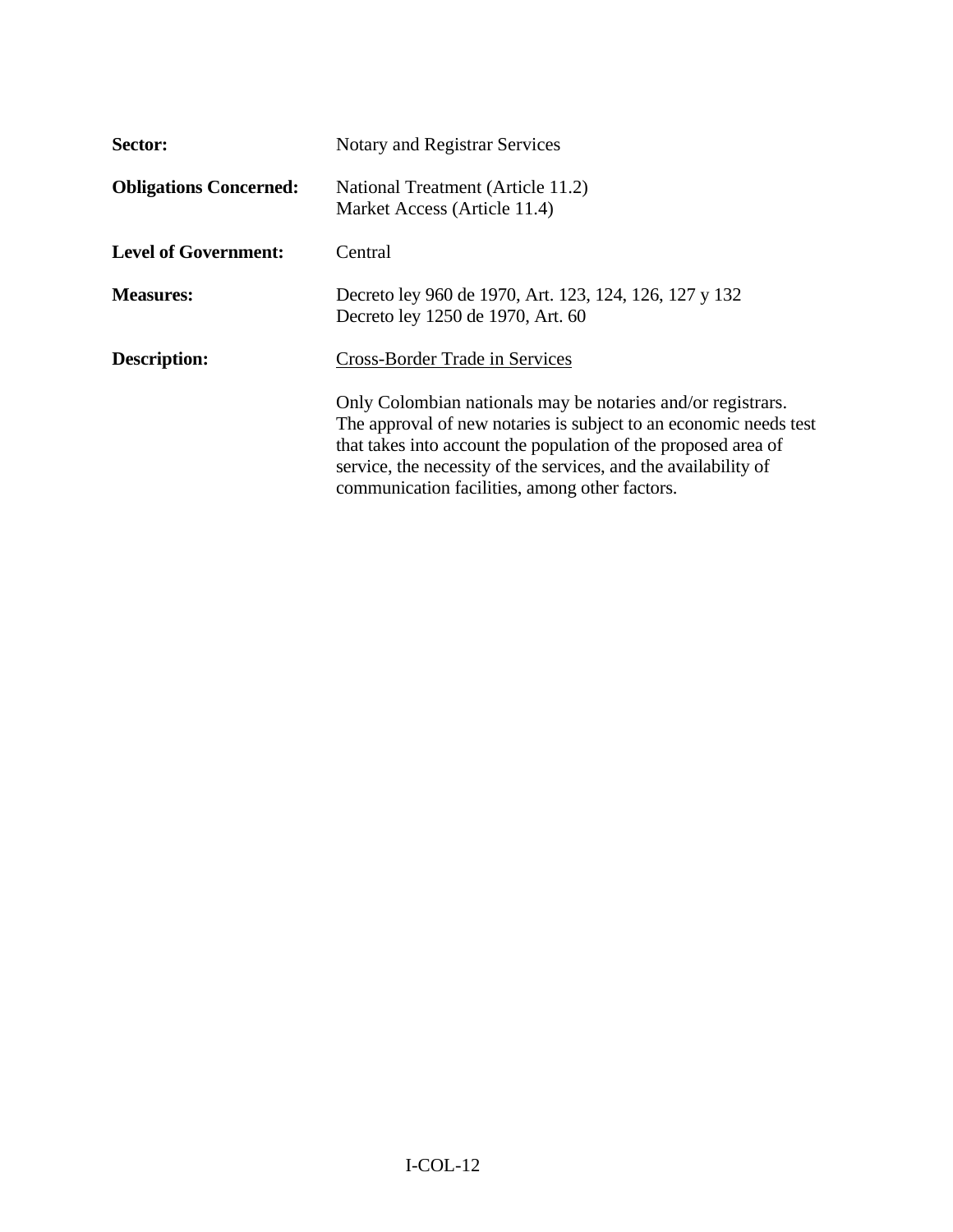| Sector:                       | <b>Domiciliary Public Services</b>                                                                                                                                                                                                                                                                                                                                                                                                                                                                                 |
|-------------------------------|--------------------------------------------------------------------------------------------------------------------------------------------------------------------------------------------------------------------------------------------------------------------------------------------------------------------------------------------------------------------------------------------------------------------------------------------------------------------------------------------------------------------|
| <b>Obligations Concerned:</b> | National Treatment (Article 10.3)<br>Market Access (Article 11.4)<br>Local Presence (Article 11.5)                                                                                                                                                                                                                                                                                                                                                                                                                 |
| <b>Level of Government:</b>   | Central                                                                                                                                                                                                                                                                                                                                                                                                                                                                                                            |
| <b>Measures:</b>              | Ley 142 de 1994, Art. 1, 17, 18, 19 y 23<br>Código de Comercio, Art. 471 y 472                                                                                                                                                                                                                                                                                                                                                                                                                                     |
| <b>Description:</b>           | <b>Investment and Cross-Border Trade in Services</b>                                                                                                                                                                                                                                                                                                                                                                                                                                                               |
|                               | A domiciliary public service enterprise, must be organized under<br>the <i>Empresas de Servicios Públicos</i> or ESP regime, must be<br>domiciled in Colombia and organized under Colombian law as a<br>share company (sociedad por acciones). The requirement of being<br>organized as a share company does not apply to a decentralized<br>entity that takes the form of a commercial and industrial enterprise<br>of the State.                                                                                 |
|                               | For purposes of this entry, domiciliary public services include the<br>provision of water, sewage, refuse disposal, electric power,<br>combustible gas distribution, and basic public-switched telephone<br>services (PSTN) and any activities supplemental thereto.<br>Activities supplemental to basic public-switched telephone<br>services means long-distance public telephone and fixed wireless<br>local loop telephone services in rural areas, but does not mean<br>commercial mobile telephone services. |
|                               | An enterprise in which a locally organized community holds a<br>controlling interest shall be given a preference over enterprises<br>with otherwise equivalent bids in the granting of a concession or<br>license for the provision of domiciliary public services to that<br>community.                                                                                                                                                                                                                           |
|                               | Upon request of a Party anytime after two years of the entry into<br>force of this Agreement, Colombia shall consult with that<br>Party to consider whether:                                                                                                                                                                                                                                                                                                                                                       |
|                               | any part of this measure shall be modified; or<br>(a)                                                                                                                                                                                                                                                                                                                                                                                                                                                              |
|                               | any sector may be deleted from this measure.<br>(b)                                                                                                                                                                                                                                                                                                                                                                                                                                                                |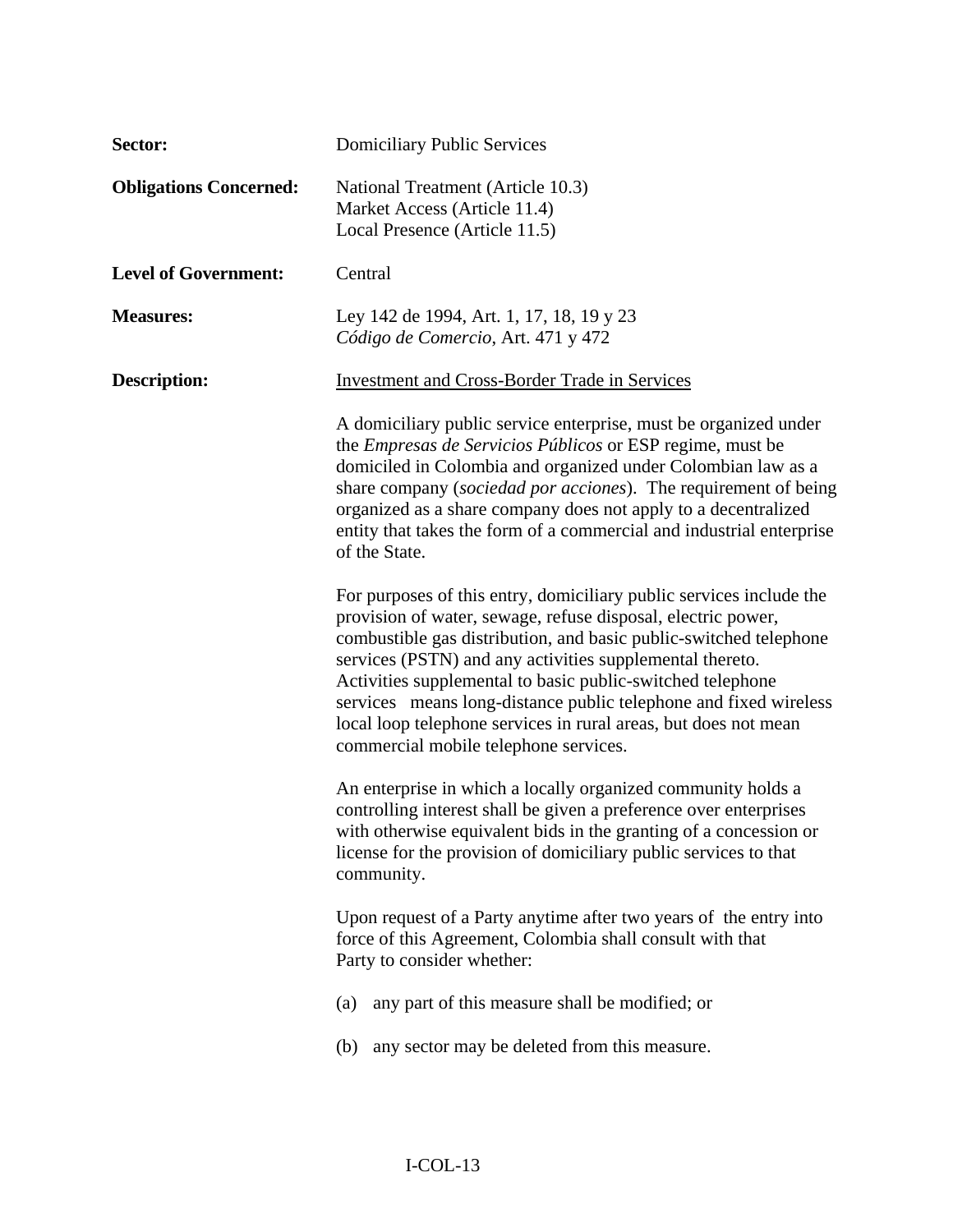If, as a result of consultations under this paragraph, the Parties agree that this non-conforming measure should be modified, then, on approval by the Parties and in accordance with Article 23.2 (Amendments), the Annex shall be modified.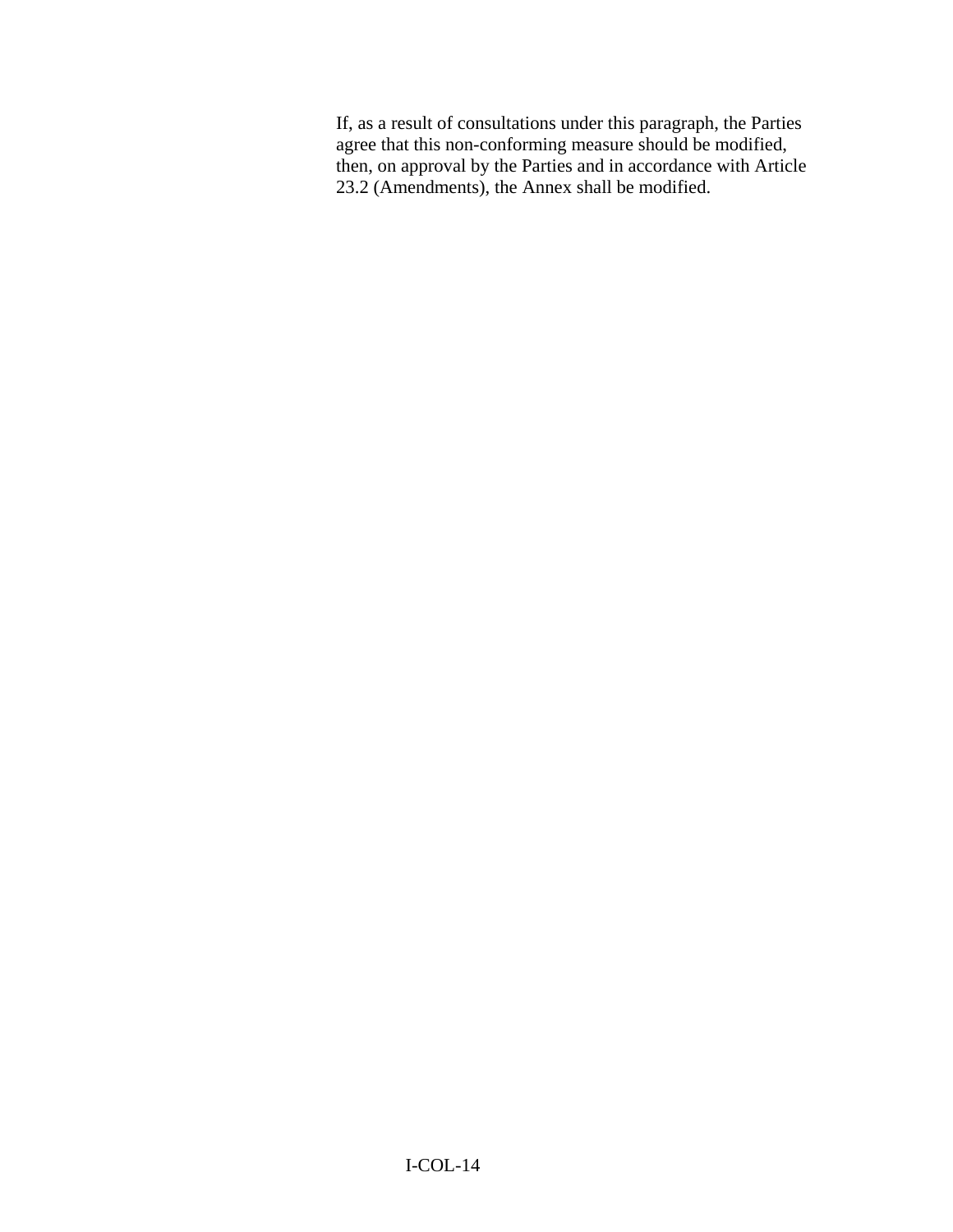| Sector:                       | <b>Electrical Power</b>                                                                                                                                                                                                                                                                                  |
|-------------------------------|----------------------------------------------------------------------------------------------------------------------------------------------------------------------------------------------------------------------------------------------------------------------------------------------------------|
| <b>Obligations Concerned:</b> | Market Access (Article 11.4)                                                                                                                                                                                                                                                                             |
| <b>Level of Government:</b>   | Central                                                                                                                                                                                                                                                                                                  |
| <b>Measures:</b>              | Ley 143 de 1994, Art. 74                                                                                                                                                                                                                                                                                 |
| Description:                  | Cross-Border Trade in Services                                                                                                                                                                                                                                                                           |
|                               | Only enterprises organized under Colombian law before July 12,<br>1994, may engage in marketing (comercialización) and<br>transmission of electrical power or engage in more than one of the<br>following activities at the same time: generation, distribution, or<br>transmission of electrical power. |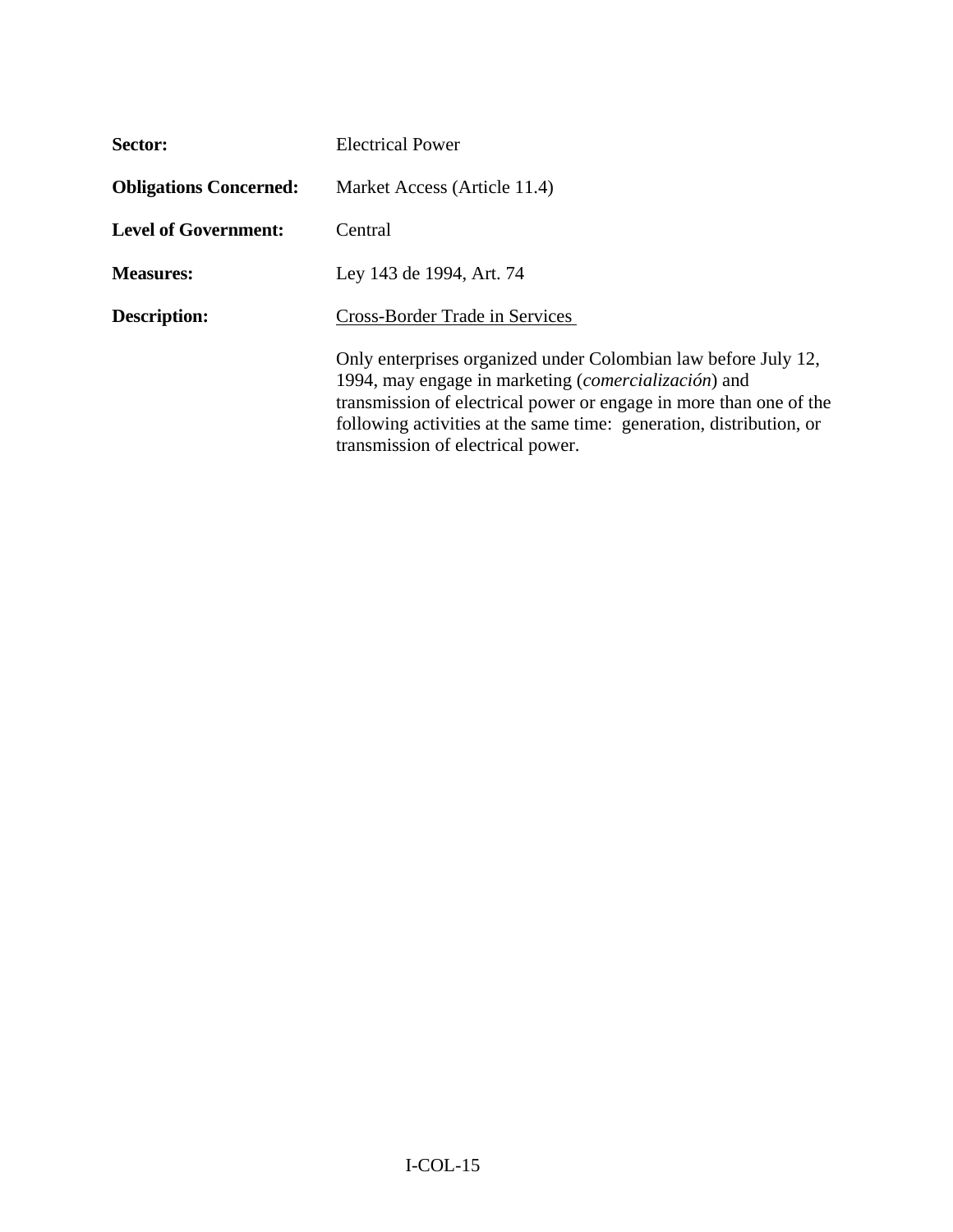| Sector:                       | <b>Customs Services</b>                                                                                                                                                                                                                                                                                                                                                                                                                                                                                                                                                                                                                                       |
|-------------------------------|---------------------------------------------------------------------------------------------------------------------------------------------------------------------------------------------------------------------------------------------------------------------------------------------------------------------------------------------------------------------------------------------------------------------------------------------------------------------------------------------------------------------------------------------------------------------------------------------------------------------------------------------------------------|
| <b>Obligations Concerned:</b> | Local Presence (Article 11.5)                                                                                                                                                                                                                                                                                                                                                                                                                                                                                                                                                                                                                                 |
| <b>Level of Government:</b>   | Central                                                                                                                                                                                                                                                                                                                                                                                                                                                                                                                                                                                                                                                       |
| <b>Measures:</b>              | Decreto 2685 de 1999, Art. 74 y 76                                                                                                                                                                                                                                                                                                                                                                                                                                                                                                                                                                                                                            |
| <b>Description:</b>           | Cross-Border Trade in Services                                                                                                                                                                                                                                                                                                                                                                                                                                                                                                                                                                                                                                |
|                               | In order to perform the following customs services, a person must<br>be domiciled in Colombia or have a domiciled representative<br>legally responsible for their activities in Colombia: customs<br>intermediation, intermediation for postal services ("intermediación<br>para servicios postales") and <i>mensajeria especializada</i> <sup>4</sup> (including<br>express delivery), deposit of merchandise, transportation of<br>merchandise under the customs control, or international cargo<br>services, or to act as Permanent Customs Users ("Usuarios"<br>Aduaneros Permanentes") or Highly Exporting Users ("Usuarios<br>Altamente Exportadores"). |

<span id="page-15-0"></span> 4 "*Servicio de mensajería especializada*" means the class of postal services that is supplied independently of the official postal networks for national and international mail, and that requires the application and adoption of special procedures for the receipt, collection, and personal delivery of mail and other postal objects transported by land and air within or from the territory of Colombia.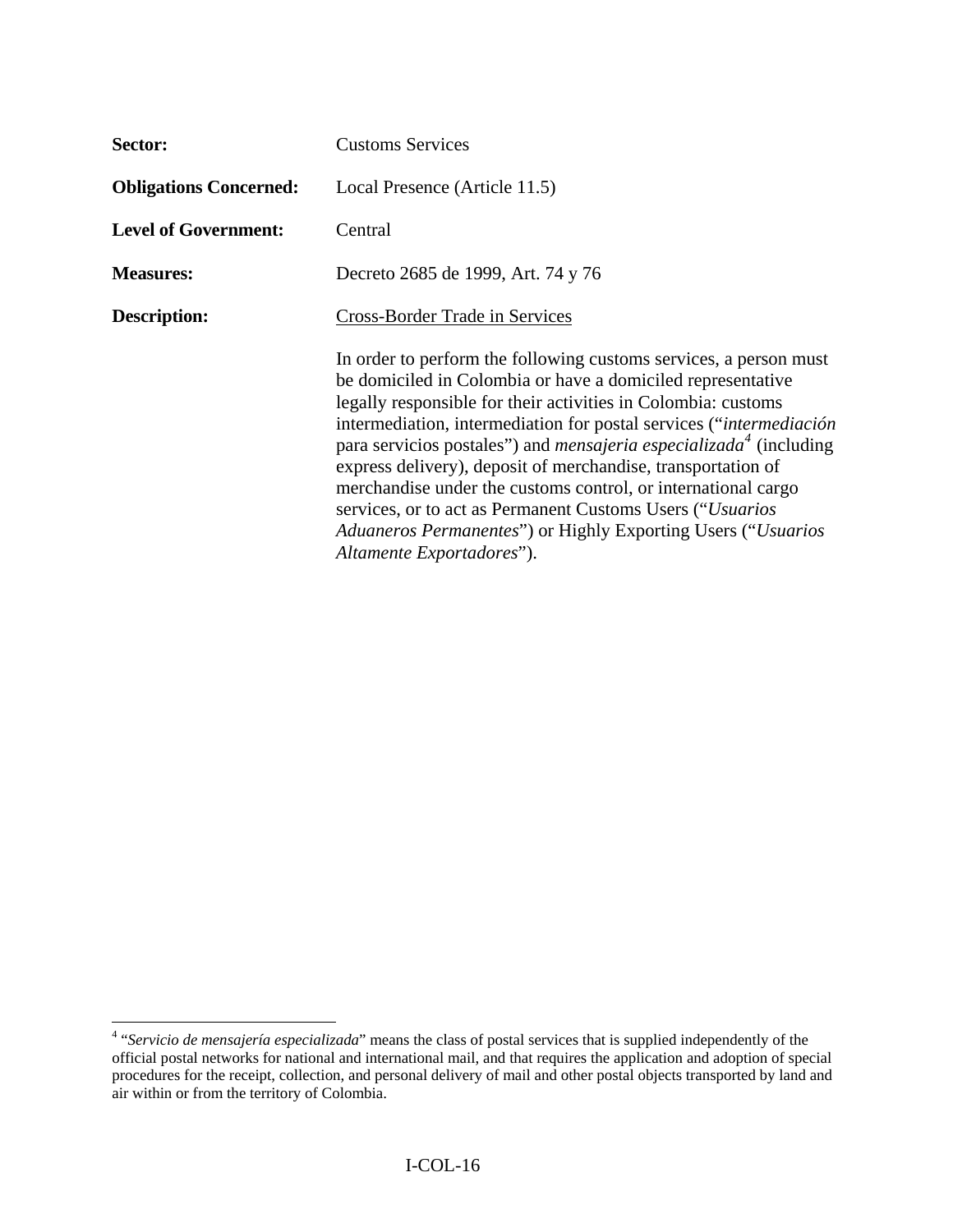| Sector:                       | Postal and <i>Mensajería Especializada</i> Services                                                                                                                                           |
|-------------------------------|-----------------------------------------------------------------------------------------------------------------------------------------------------------------------------------------------|
| <b>Obligations Concerned:</b> | Local Presence (Article 11.5)                                                                                                                                                                 |
| <b>Level of Government:</b>   | Central                                                                                                                                                                                       |
| <b>Measures:</b>              | Decreto 229 de 1995, Art. 14 y Art. 17 numeral 2                                                                                                                                              |
| <b>Description:</b>           | Cross-Border Trade in Services                                                                                                                                                                |
|                               | Only juridical persons organized under Colombian law may supply<br>postal services and " <i>mensajería especializada</i> " (as defined in the<br>footnote to the previous entry) in Colombia. |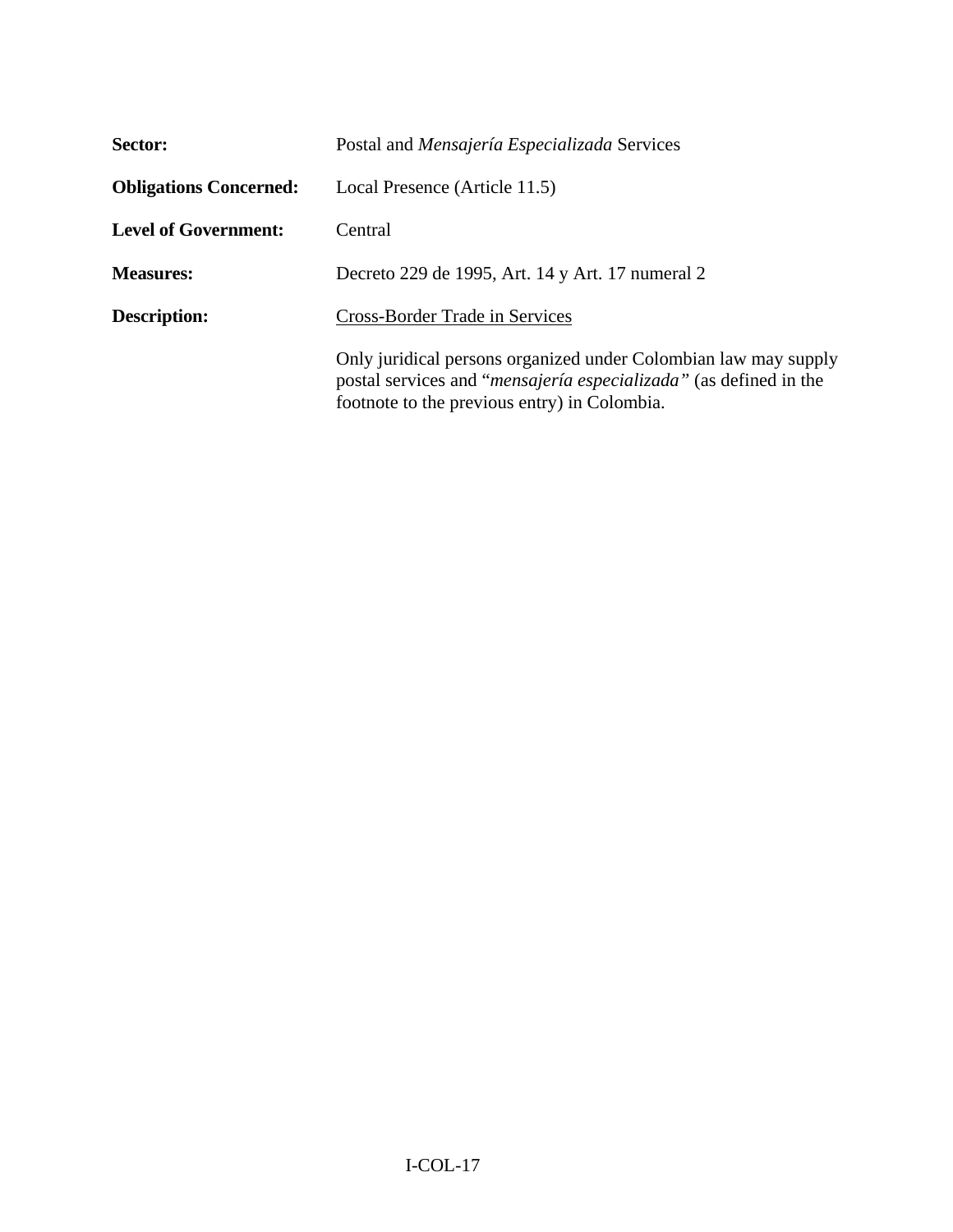| Sector:                       | <b>Telecommunication Services</b>                                                                                                                                                                                                                                                                                                                                                     |
|-------------------------------|---------------------------------------------------------------------------------------------------------------------------------------------------------------------------------------------------------------------------------------------------------------------------------------------------------------------------------------------------------------------------------------|
| <b>Obligations Concerned:</b> | National Treatment (Article 11.2)<br>Local Presence (Article 11.5)                                                                                                                                                                                                                                                                                                                    |
| <b>Level of Government:</b>   | Central                                                                                                                                                                                                                                                                                                                                                                               |
| <b>Measures:</b>              | Ley 671 de 2001<br>Decreto 1616 de 2003, Art. 13 y 16<br>Decreto 2542 de 1997, Art. 2<br>Decreto 2926 de 2005, Art. 2                                                                                                                                                                                                                                                                 |
| <b>Description:</b>           | <b>Cross-Border Trade in Services</b>                                                                                                                                                                                                                                                                                                                                                 |
|                               | Only enterprises organized under Colombian law may receive<br>concessions for the supply of telecommunications services within<br>Colombia.                                                                                                                                                                                                                                           |
|                               | Until July 31, 2007, concessions for the routing of long distance<br>international traffic shall be granted only to facilities-based<br>suppliers.                                                                                                                                                                                                                                    |
|                               | Colombia may grant licenses to enterprises to provide long<br>distance basic switched telecommunications services on less<br>favorable terms, with respect only to payment and duration, than<br>those provided to <i>Colombia Telecomunicaciones S.A. E.S.P.</i> under<br>article 2 of Decreto 2542 de 1997, articles 13 and 16 of Decreto<br>1616 de 2003 and Decreto 2926 de 2005. |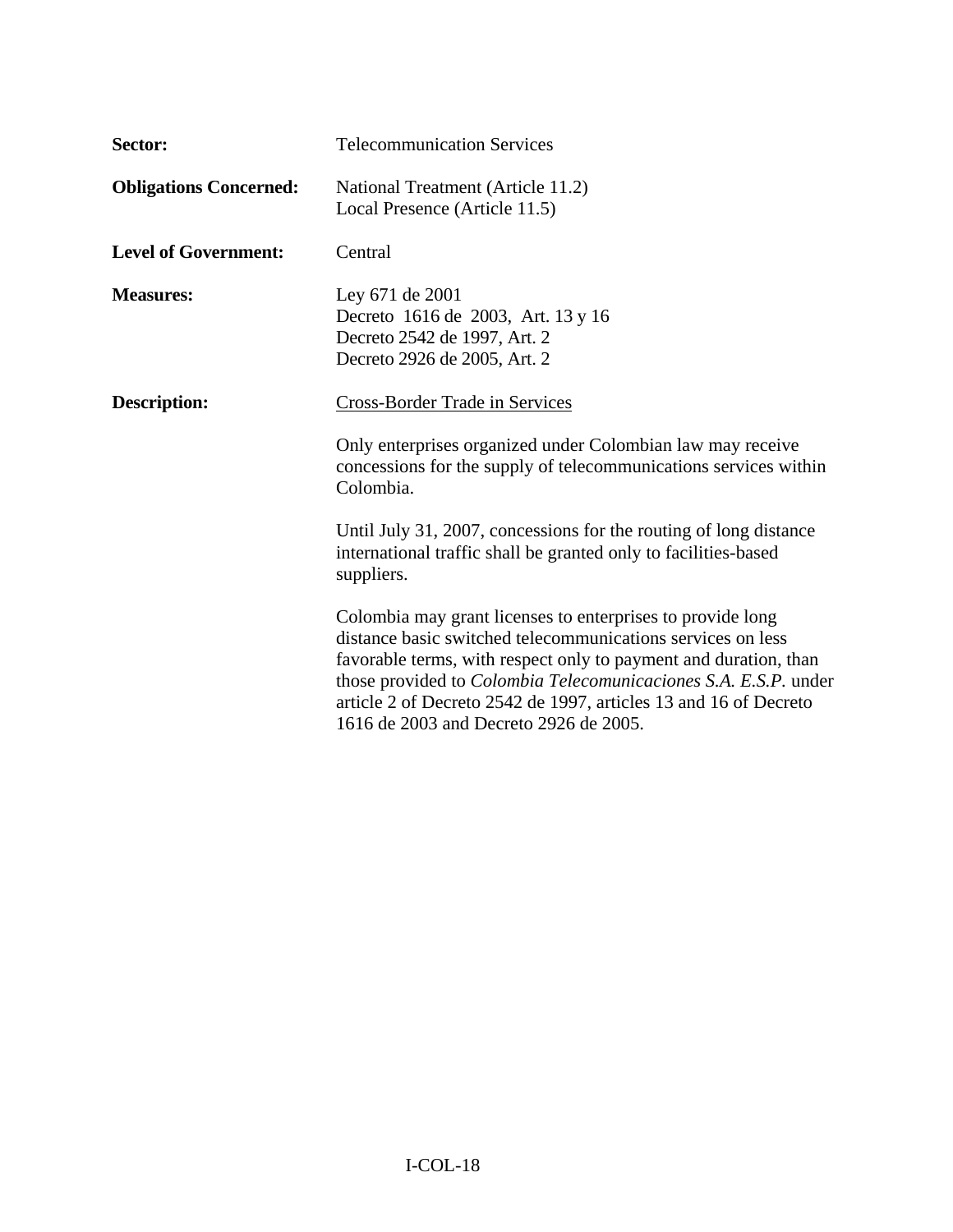| Sector:                       | Cinematography                                                                                                                                                                                                                                                                                                                                                                                                          |
|-------------------------------|-------------------------------------------------------------------------------------------------------------------------------------------------------------------------------------------------------------------------------------------------------------------------------------------------------------------------------------------------------------------------------------------------------------------------|
| <b>Obligations Concerned:</b> | National Treatment (Article 11.2)<br>Performance Requirements (Article 10.9)                                                                                                                                                                                                                                                                                                                                            |
| <b>Level of Government:</b>   | Central                                                                                                                                                                                                                                                                                                                                                                                                                 |
| <b>Measures:</b>              | Ley 814 de 2003, Art. 5, 14, 15, 18 y 19                                                                                                                                                                                                                                                                                                                                                                                |
| <b>Description:</b>           | <b>Investment and Cross Border Trade in Services</b>                                                                                                                                                                                                                                                                                                                                                                    |
|                               | The exhibition and distribution of foreign films is subject to the<br>Cinematographic Development Fee, which is set at 8.5 per cent of<br>the monthly net income derived from such exhibition and<br>distribution.                                                                                                                                                                                                      |
|                               | The fee applied to an exhibitor is reduced to 2.25 percent, when a<br>foreign movie is exhibited together with a Colombian short film.<br>Until 2013, the fee applied to a distributor is reduced to 5.5 percent<br>if, during the preceding year, the percentage of Colombian full-<br>length films it distributed to cinemas and other exhibitors equaled<br>or exceeded the target percentage set by the government. |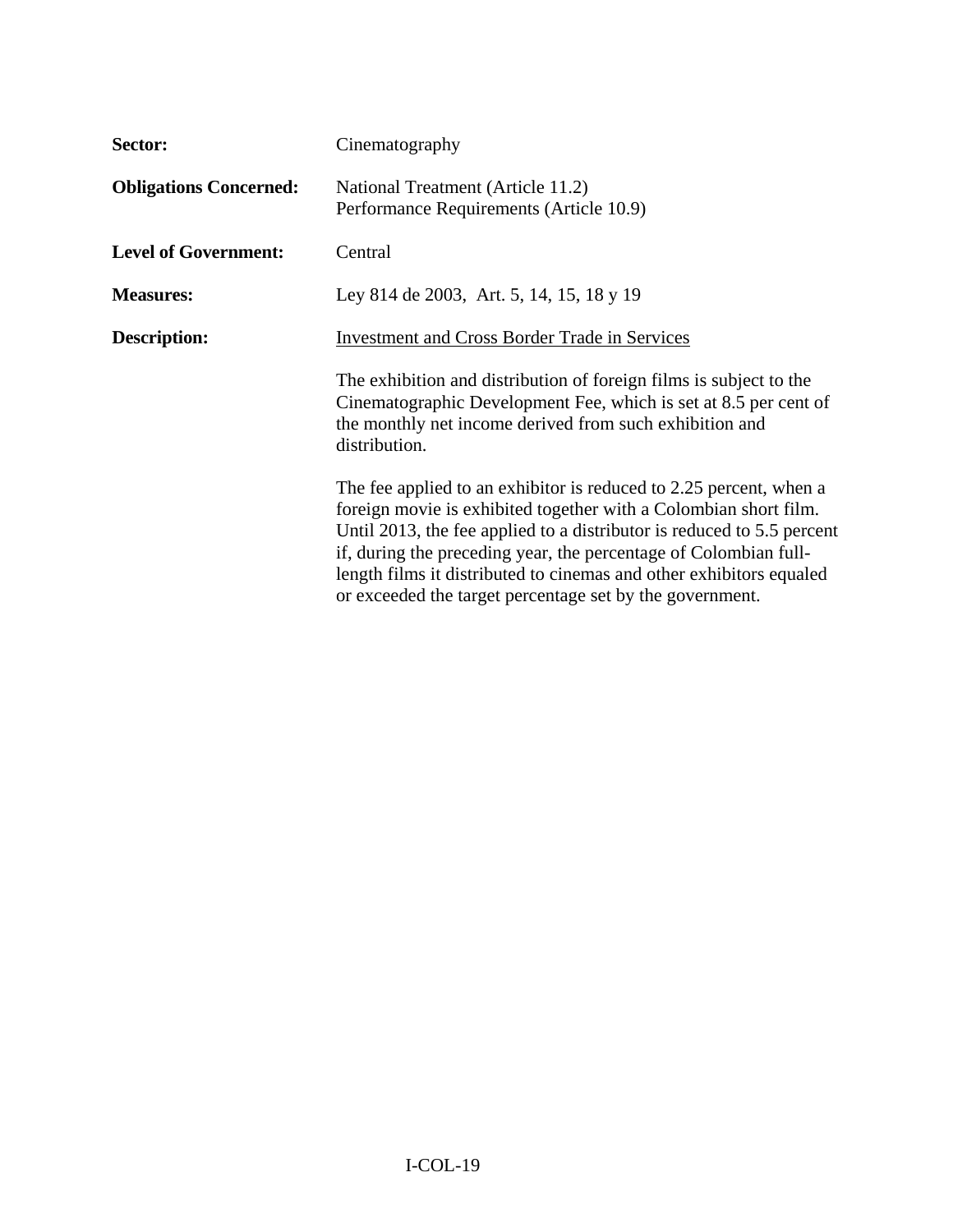| Sector:                       | <b>Radio Broadcasting Services</b>                                                                                                                                                                                                                                                                             |
|-------------------------------|----------------------------------------------------------------------------------------------------------------------------------------------------------------------------------------------------------------------------------------------------------------------------------------------------------------|
| <b>Obligations Concerned:</b> | National Treatment (Article 11.2) Local Presence (Article 11.5)<br>Market Access (Article 11.4)                                                                                                                                                                                                                |
| <b>Level of Government:</b>   | Central                                                                                                                                                                                                                                                                                                        |
| <b>Measures:</b>              | Ley 80 de 1993, Art. 35<br>Decreto 1447 de 1995, Art. 7, 9 y 18                                                                                                                                                                                                                                                |
| <b>Description:</b>           | <b>Cross-Border Trade in Services</b>                                                                                                                                                                                                                                                                          |
|                               | A concession to supply radio broadcasting services may be granted<br>only to Colombian nationals or to juridical persons organized<br>under Colombian law. The number of concessions to provide<br>radio broadcasting services is subject to an economic needs test<br>that applies criteria set forth by law. |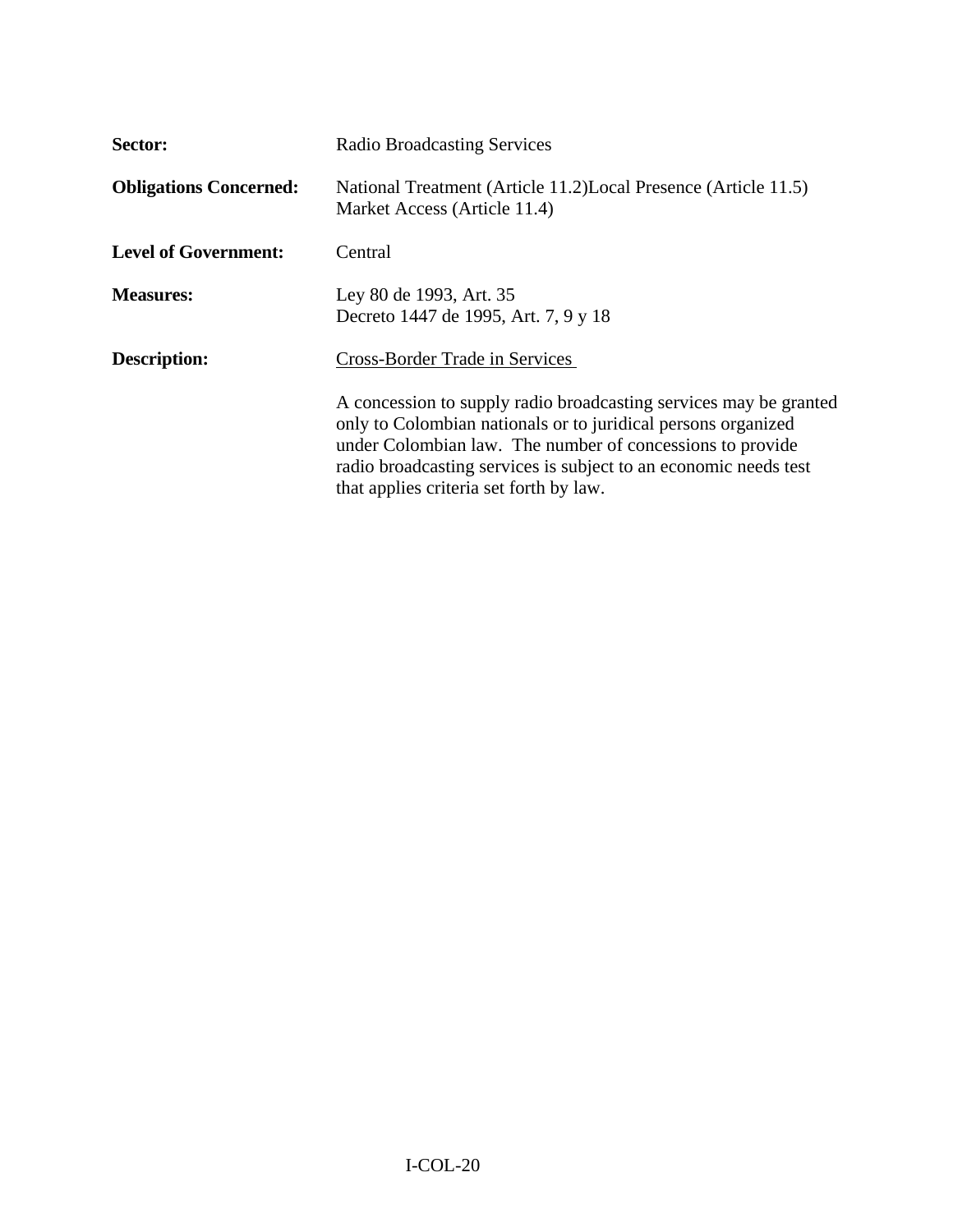| Sector:                       | Free-to-air Television<br><b>Audio-Visual Production Services</b>                                                                                                                                                                                                                                          |
|-------------------------------|------------------------------------------------------------------------------------------------------------------------------------------------------------------------------------------------------------------------------------------------------------------------------------------------------------|
| <b>Obligations Concerned:</b> | National Treatment (Articles 10.3 and 11.2)<br>Market Access (Article 11.4)<br>Local Presence (Article 11.5)<br>Performance Requirements (Article 10.9)                                                                                                                                                    |
| <b>Level of Government:</b>   | Central                                                                                                                                                                                                                                                                                                    |
| <b>Measures:</b>              | Ley 014 de 1991, Art. 37<br>Ley 680 de 2001, Art. 1 y 4<br>Ley 335 de 1996, Art. 13 y 24<br>Ley 182 de 1995, Art. 37 numeral 3, Art. 47 y Art. 48<br>Acuerdo 002 de 1995, Art. 10 parágrafo<br>Acuerdo 023 de 1997, Art. 8 Parágrafo<br>Acuerdo 024 de 1997, Art. 6 y 9<br>Acuerdo 020 de 1997, Art. 3 y 4 |
| <b>Description:</b>           | <b>Investment and Cross-Border Trade in Services</b>                                                                                                                                                                                                                                                       |
|                               | Only Colombian nationals or juridical persons organized under<br>Colombian law may be granted concessions to provide free-to-air<br>television services.                                                                                                                                                   |
|                               | To hold a concession for a privately operated national television<br>channel that provides free-to-air television services, a juridical<br>person must be organized as a corporation ("sociedad anónima").                                                                                                 |
|                               | The number of concessions to provide free-to-air national and local<br>for-profit television services is subject to an economic needs test in<br>accordance with the criteria set forth by law.                                                                                                            |
|                               | Foreign equity in any enterprise holding a free-to-air television<br>concession is limited to 40 percent.                                                                                                                                                                                                  |
|                               | <b>National Television</b>                                                                                                                                                                                                                                                                                 |
|                               | Suppliers (operators and/or persons granted the right to use<br>programming slots) of free-to-air national television services must<br>broadcast nationally produced programming on each channel as<br>follows:                                                                                            |
|                               | a minimum of 70 per cent between 19:00 hours and 22:30<br>(a)<br>hours,                                                                                                                                                                                                                                    |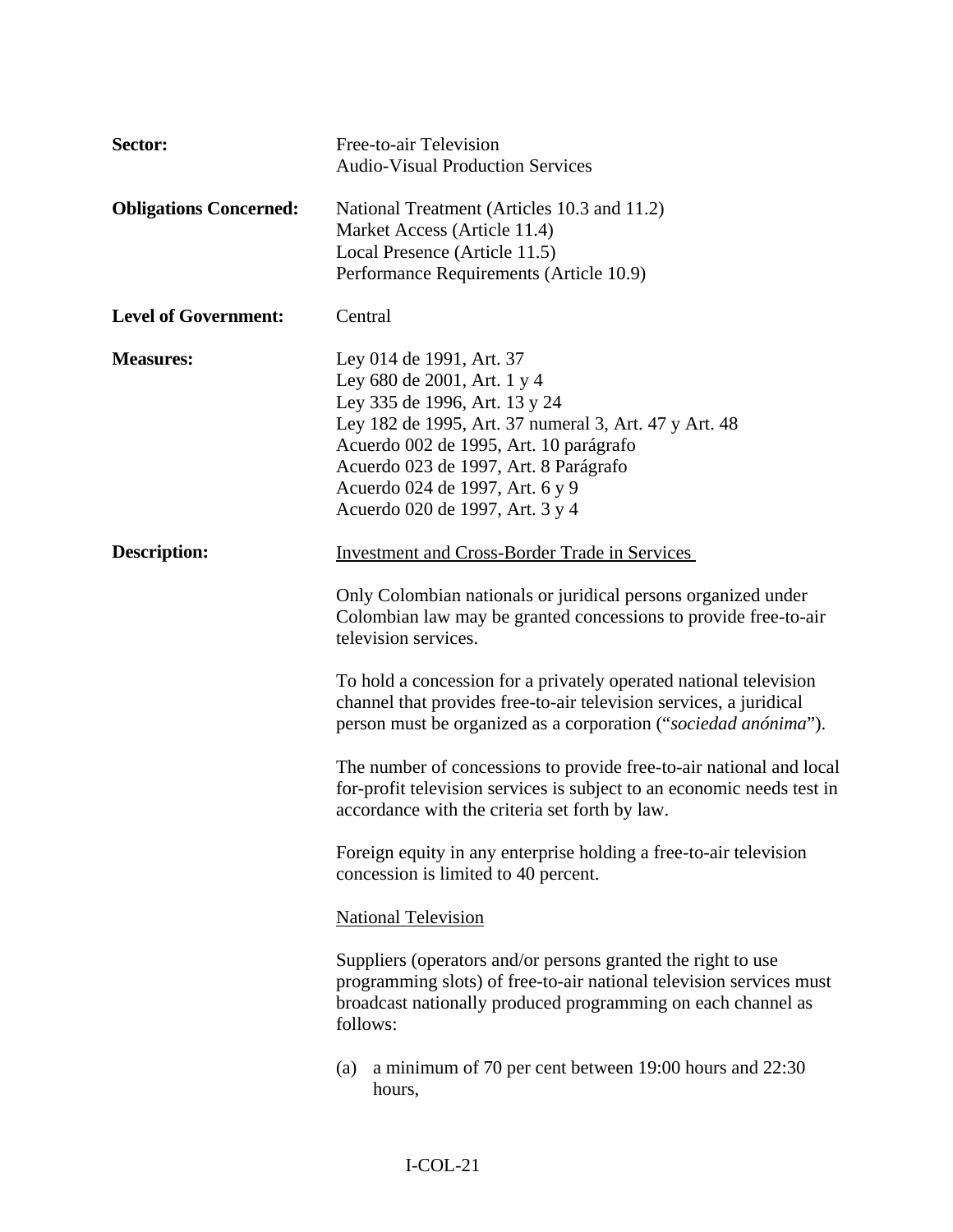- (b) a minimum of 50 per cent between 22:30 hours and 24:00 hours,
- (c) a minimum of 50 per cent between 10:00 hours and 19:00 hours,
- (d) a minimum of 50 per cent for Saturdays, Sundays, and holidays during the hours described in subparagraphs 1, 2, and 3 until January 31, 2009, after which date the minimum for those days and hours will be reduced to 30 per cent.

## Regional and Local Television

Regional television may be supplied only by state-owned entities.

Suppliers of regional and local free-to-air television services must broadcast a minimum of 50 percent nationally produced programming on each channel.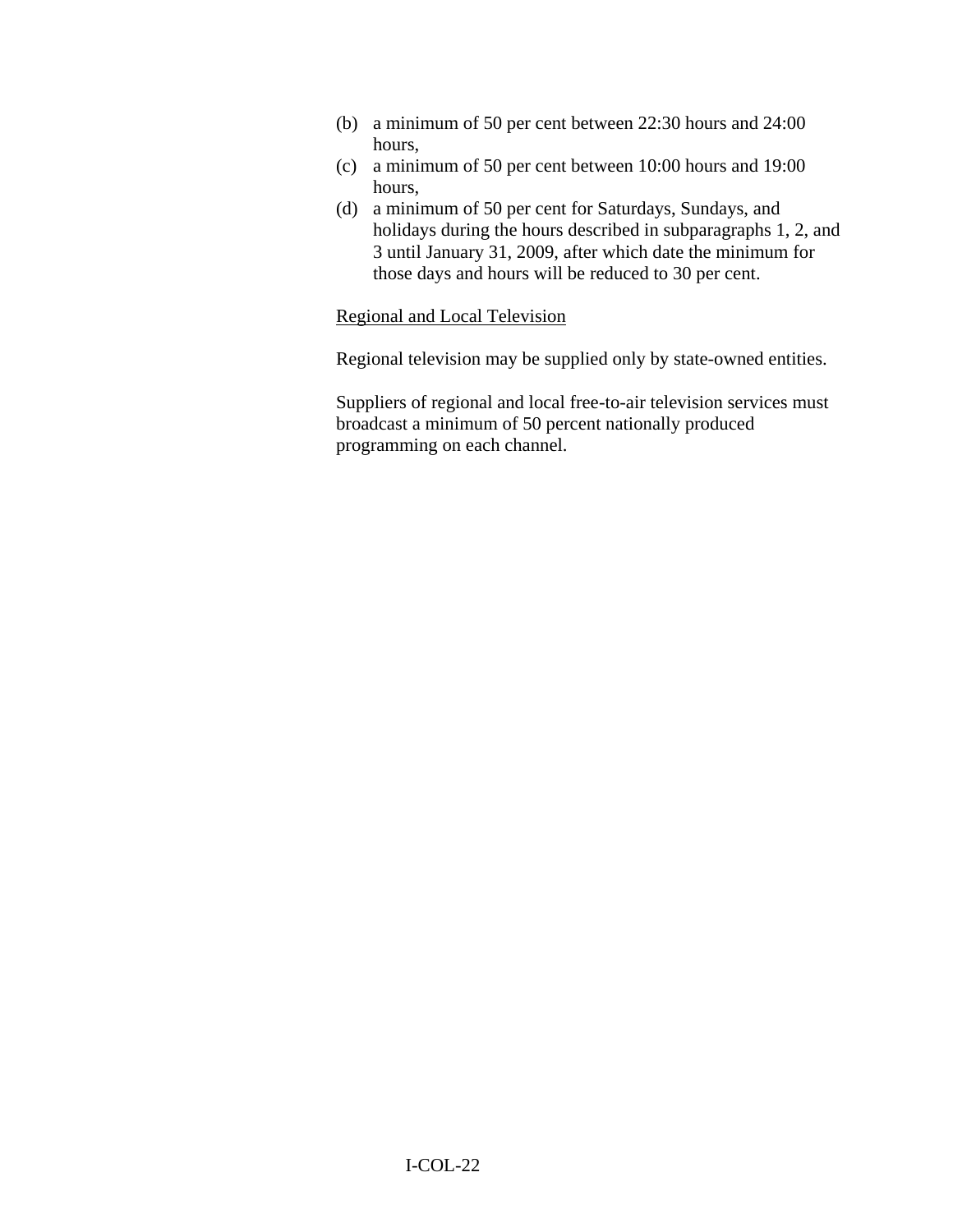| Sector:                       | <b>Subscription Television</b><br><b>Audio-visual Production Services</b>                                                                                                                                                                                                                                                                                                                                                                                                                                                                                                                                                                                          |
|-------------------------------|--------------------------------------------------------------------------------------------------------------------------------------------------------------------------------------------------------------------------------------------------------------------------------------------------------------------------------------------------------------------------------------------------------------------------------------------------------------------------------------------------------------------------------------------------------------------------------------------------------------------------------------------------------------------|
| <b>Obligations Concerned:</b> | Market Access (Article 11.4)<br>Local Presence (Article 11.5)<br>Performance Requirements (Article 10.9)                                                                                                                                                                                                                                                                                                                                                                                                                                                                                                                                                           |
| <b>Level of Government:</b>   | Central                                                                                                                                                                                                                                                                                                                                                                                                                                                                                                                                                                                                                                                            |
| <b>Measures:</b>              | Ley 680 de 2001, Art. 4 y 11<br>Ley 182 de 1995, Art. 42<br>Acuerdo 014 de 1997, Art. 14, 16 y 30<br>Ley 335 de 1996, Art. 8<br>Acuerdo 032 de 1998, Art. 7 y 9                                                                                                                                                                                                                                                                                                                                                                                                                                                                                                    |
| Description:                  | <b>Investment and Cross-Border Trade in Services</b>                                                                                                                                                                                                                                                                                                                                                                                                                                                                                                                                                                                                               |
|                               | Only juridical persons organized under Colombian law may supply<br>subscription television services. Such juridical persons must make<br>available to subscribers, at no additional cost, those free-to-air<br>Colombian national, regional, and municipal television channels<br>available in the authorized area of coverage. The transmission of<br>regional and municipal channels will be subject to the technical<br>capacity of the subscription television operator.                                                                                                                                                                                       |
|                               | Suppliers of satellite subscription television only have the<br>obligation of including in their basic programming the<br>transmission of the public interest channels of the Colombian<br>State. When rebroadcasting free-to-air programming subject to a<br>domestic content quota, a subscription television provider may not<br>modify the content of the original signal.                                                                                                                                                                                                                                                                                     |
|                               | Subscription television not including satellite                                                                                                                                                                                                                                                                                                                                                                                                                                                                                                                                                                                                                    |
|                               | The concessionaire of subscription television that transmits<br>commercials different from those of origin must comply with the<br>minimum percentages of nationally produced programming<br>required of suppliers of free-to-air national television services as<br>described in the entry on free-to-air television and audio-visual<br>production services on pages 20 and 21 of this Annex. Colombia<br>interprets Article 16 of Acuerdo 014 de 1997 as not requiring<br>subscription television suppliers to comply with minimum<br>percentages of nationally produced programming when<br>commercials are inserted into programming outside the territory of |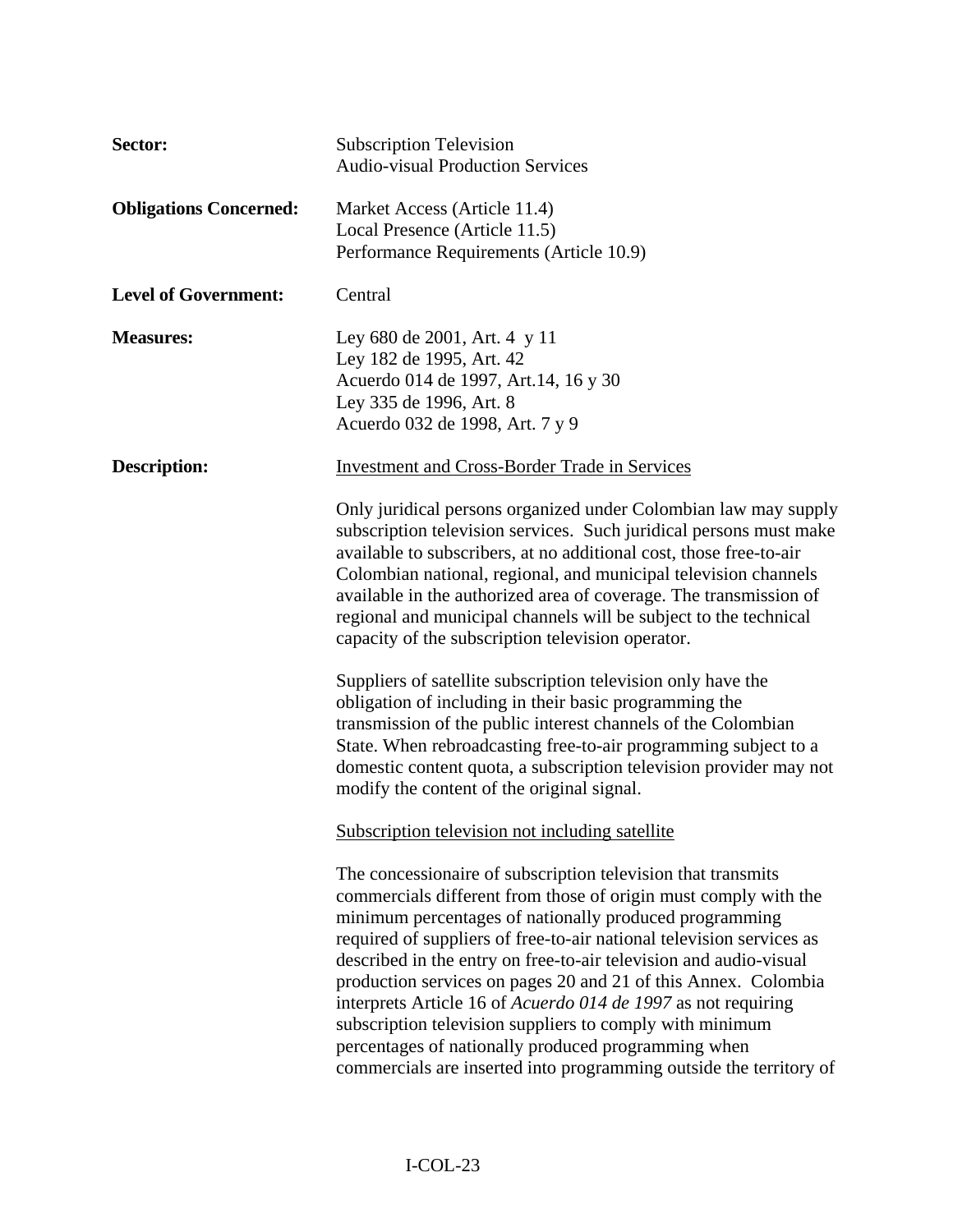Colombia. Colombia will continue to apply this interpretation, subject to Article 11.6.1 (c).

There will be no restrictions on the number of subscription television concessions at the zonal, municipal, and district level once the current concessions at those levels expire and in no case after 31 October 2011.

Suppliers of cable television services must produce and broadcast in Colombia a minimum of one hour of programming each day between 18:00 hours and 24:00 hours.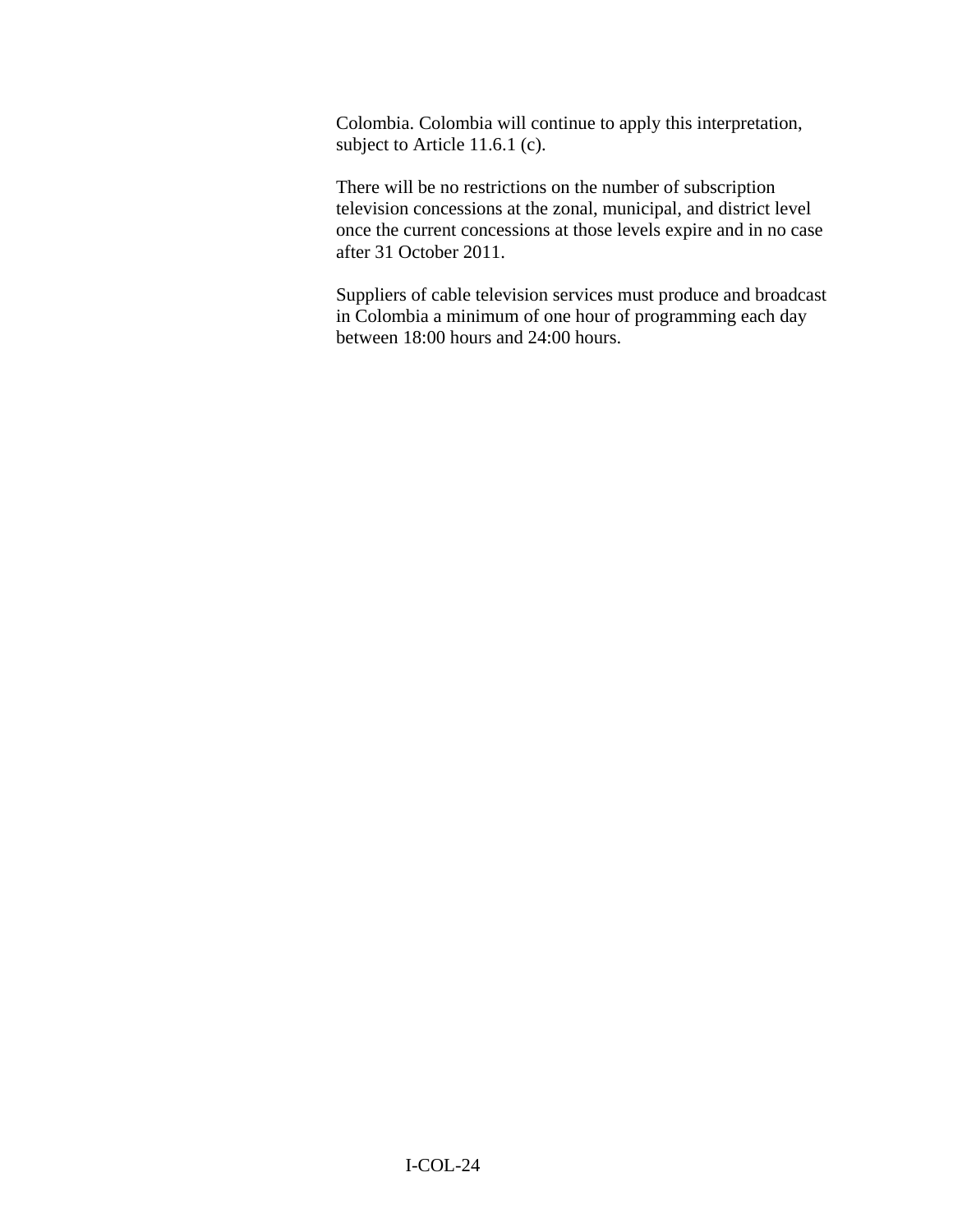| Sector:                       | <b>Community Television</b>                                                                                                                                                                                                                                                               |
|-------------------------------|-------------------------------------------------------------------------------------------------------------------------------------------------------------------------------------------------------------------------------------------------------------------------------------------|
| <b>Obligations Concerned:</b> | Local Presence (Article 11.5)<br>Market Access (Article 11.4)                                                                                                                                                                                                                             |
| <b>Level of Government:</b>   | Central                                                                                                                                                                                                                                                                                   |
| <b>Measures:</b>              | Ley 182 de 1995, Art. 37 numeral 4<br>Acuerdo 006 de 1999, Art. 3 y 4                                                                                                                                                                                                                     |
| <b>Description:</b>           | Cross-Border Trade in Services                                                                                                                                                                                                                                                            |
|                               | Community television services may only be supplied by<br>communities organized and legally constituted under Colombian<br>law as foundations, cooperatives, associations, or corporations<br>governed by civil law.                                                                       |
|                               | For greater certainty, such services are restricted with respect to<br>area of coverage and number and type of channels; may be offered<br>to no more than 6000 associates, or community members; and<br>must be offered under the modality of a closed network local<br>access channels. |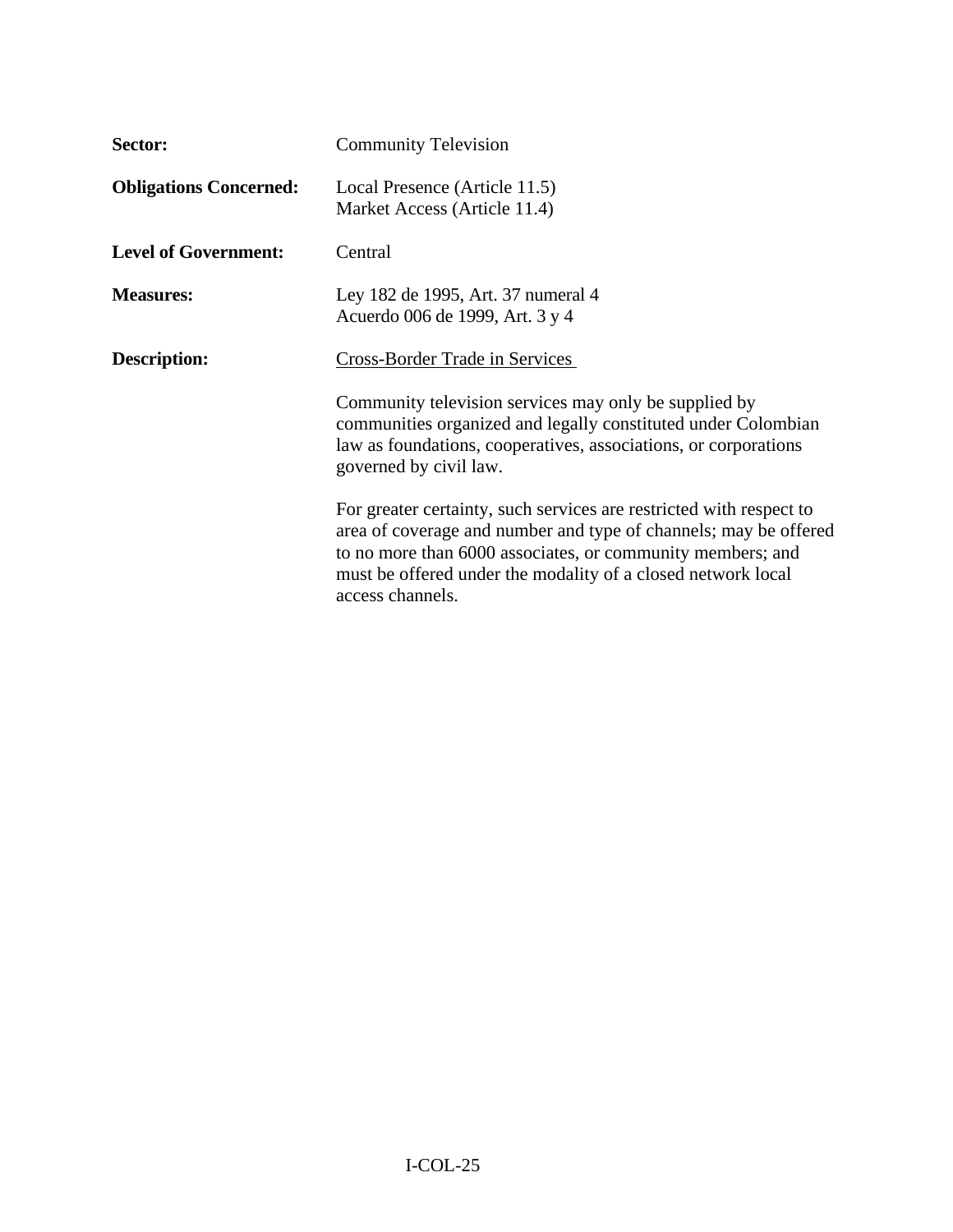| Sector:                       | Waste-Related Services                                                                                                                                                           |
|-------------------------------|----------------------------------------------------------------------------------------------------------------------------------------------------------------------------------|
| <b>Obligations Concerned:</b> | National Treatment (Article 10.3)                                                                                                                                                |
| <b>Level of Government:</b>   | Central                                                                                                                                                                          |
| <b>Measures:</b>              | Decreto 2080 de 2000, Art. 6                                                                                                                                                     |
| <b>Description:</b>           | Investment                                                                                                                                                                       |
|                               | Foreign investment is not permitted in activities related to the<br>processing, disposition, and disposal of toxic, hazardous, or<br>radioactive waste not produced in Colombia. |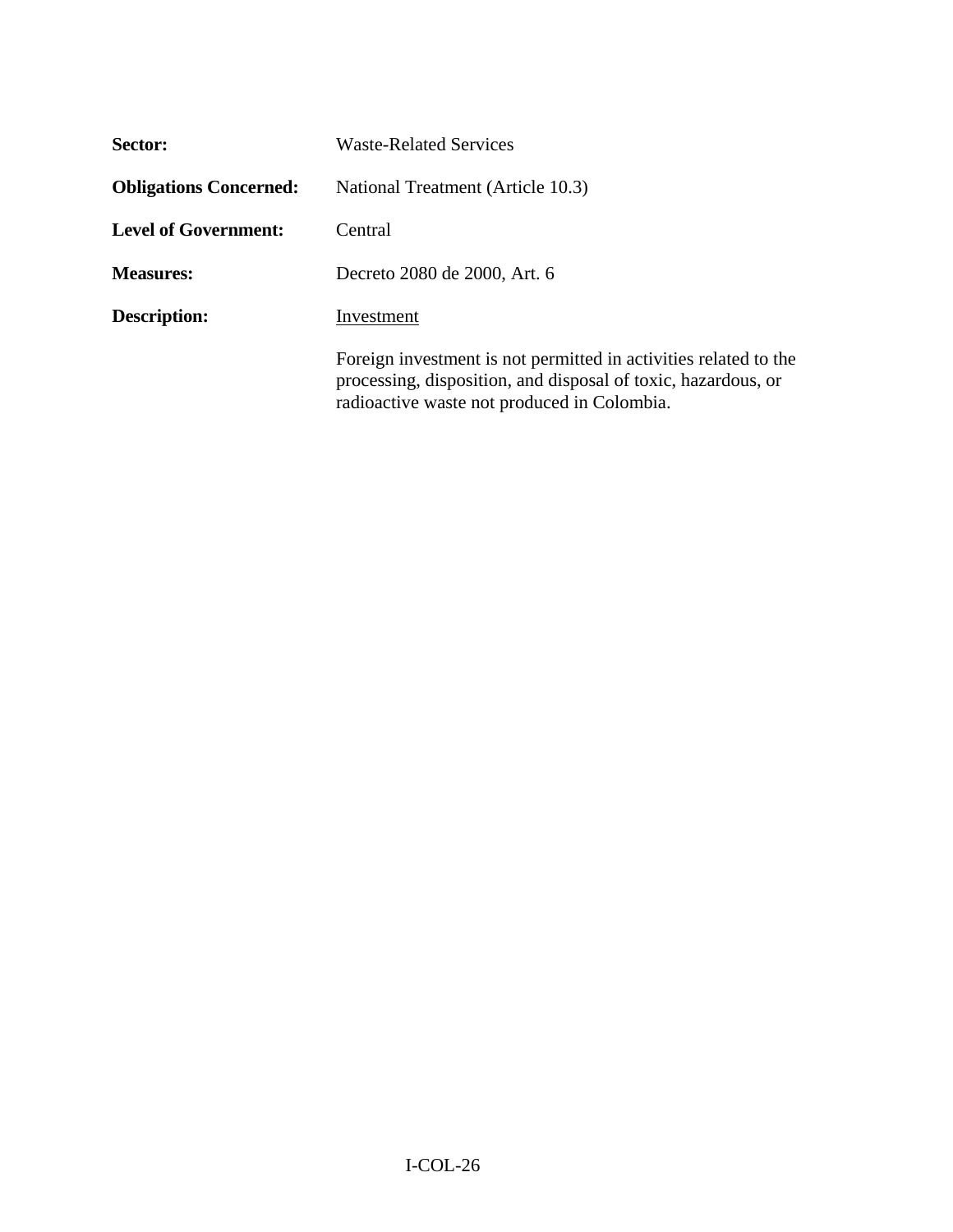| Sector:                       | Transportation                                                                                                                                                                                                                          |
|-------------------------------|-----------------------------------------------------------------------------------------------------------------------------------------------------------------------------------------------------------------------------------------|
| <b>Obligations Concerned:</b> | Local Presence (Article 11.5)                                                                                                                                                                                                           |
| <b>Level of Government:</b>   | Central                                                                                                                                                                                                                                 |
| <b>Measures:</b>              | Ley 336 de 1996, Art. 9 y 10<br>Decreto 149 de 1999, Art. 5                                                                                                                                                                             |
| <b>Description:</b>           | <b>Cross-Border Trade in Services</b>                                                                                                                                                                                                   |
|                               | Suppliers of public transportation services within the territory of<br>Colombia must be enterprises organized under Colombian law and<br>domiciled in Colombia.                                                                         |
|                               | Only foreign enterprises with an agent or representative domiciled<br>in Colombia and legally responsible for its activities in Colombia<br>may supply multimodal transportation of cargo within and from<br>the territory of Colombia. |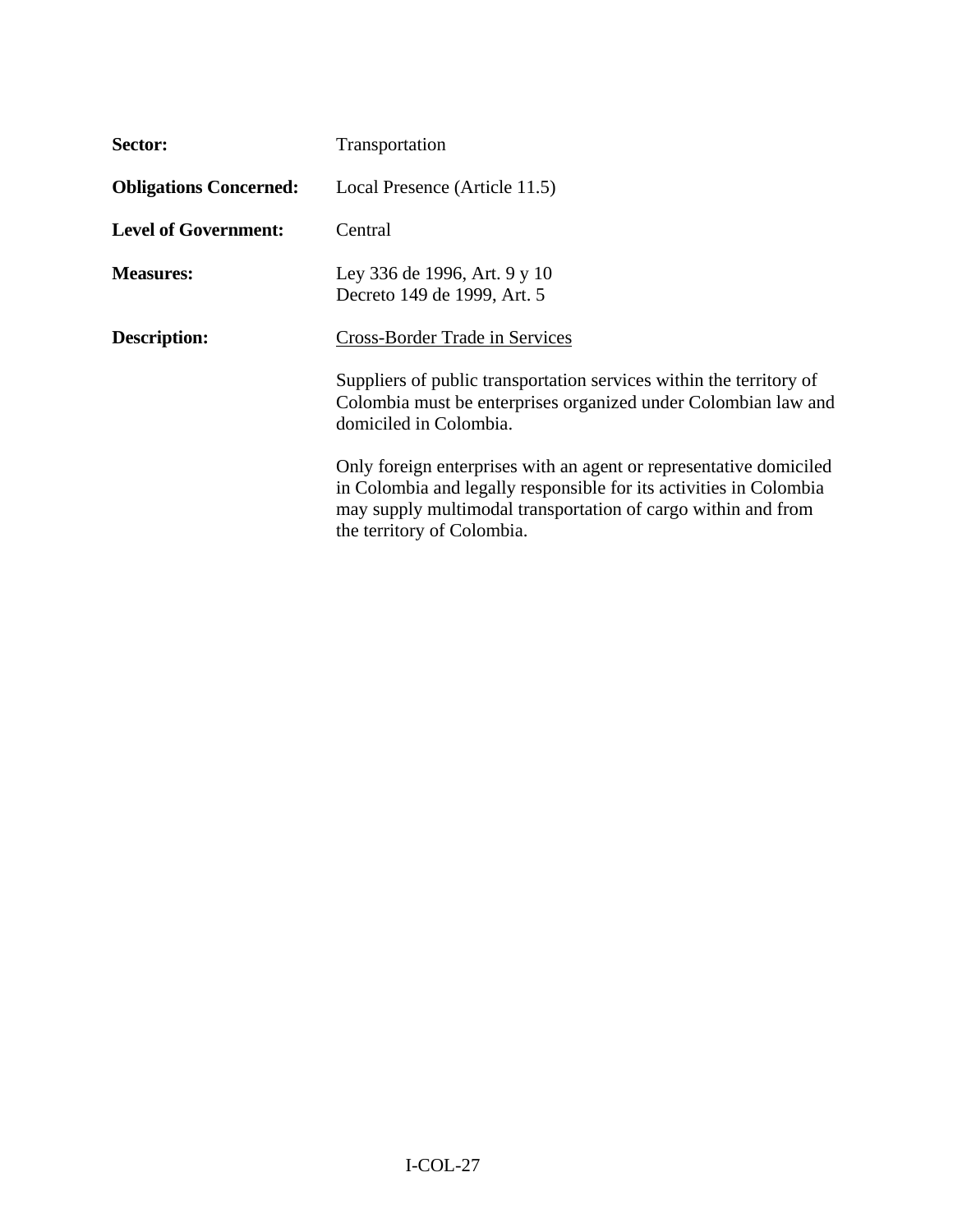| Sector:                       | Maritime and Fluvial Transportation                                                                                                                                                                                                                                                                         |
|-------------------------------|-------------------------------------------------------------------------------------------------------------------------------------------------------------------------------------------------------------------------------------------------------------------------------------------------------------|
| <b>Obligations Concerned:</b> | National Treatment (Article 11.2)<br>Local Presence (Article 11.5)                                                                                                                                                                                                                                          |
| <b>Level of Government:</b>   | Central                                                                                                                                                                                                                                                                                                     |
| <b>Measures:</b>              | Decreto 804 de 2001, Art. 2 y 4 Inciso 4<br>Código de Comercio de 1971, Art. 1455<br>Decreto 2324 de 1984, Art. 124<br>Ley 658 de 2001, Art. 11<br>Decreto 1597 de 1998, Art. 23                                                                                                                            |
| <b>Description:</b>           | Cross-Border Trade in Services<br>Only enterprises organized under Colombian law using Colombian<br>flag vessels may supply maritime and fluvial transport services<br>between two points within the territory of Colombia (cabotage).<br>All foreign-flagged vessels entering a Colombian port must have a |
|                               | representative legally responsible for their activities in Colombia<br>and domiciled in Colombia.<br>Pilotage on Colombian territorial seas and rivers may only be<br>performed by Colombian nationals.                                                                                                     |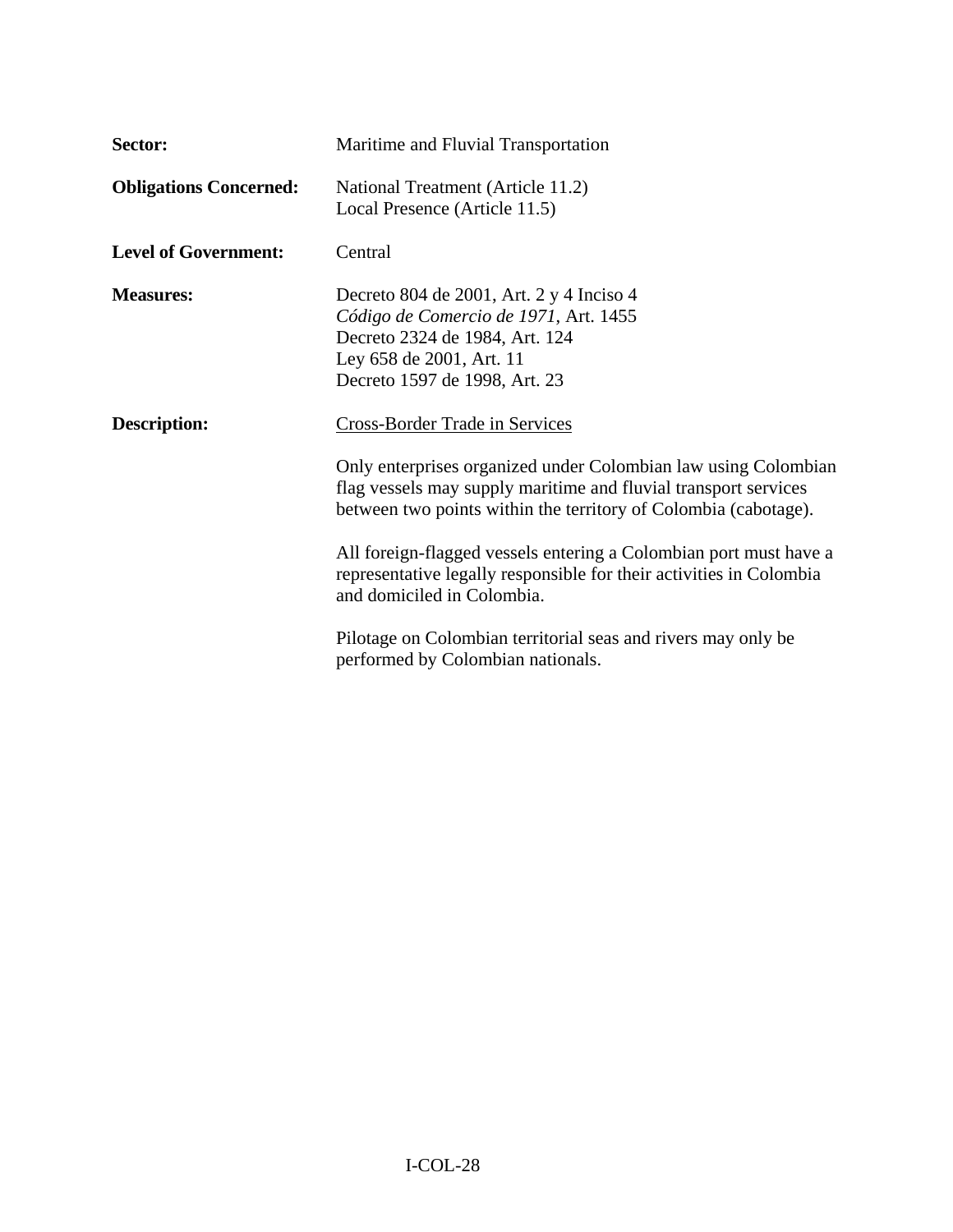| Sector:                       | Port Services                                                                                                                                                                                                                                                                                                                                                                                         |
|-------------------------------|-------------------------------------------------------------------------------------------------------------------------------------------------------------------------------------------------------------------------------------------------------------------------------------------------------------------------------------------------------------------------------------------------------|
| <b>Obligations Concerned:</b> | National Treatment (Article 11.2)<br>Local Presence (Article 11.5)<br>Market Access (Article 11.4)                                                                                                                                                                                                                                                                                                    |
| <b>Level of Government:</b>   | Central                                                                                                                                                                                                                                                                                                                                                                                               |
| <b>Measures:</b>              | Ley 1 de 1991, Art. 5.20 y Art. 6<br>Decreto 1423 de 1989, Art. 38                                                                                                                                                                                                                                                                                                                                    |
| <b>Description:</b>           | <b>Cross-Border Trade in Services</b>                                                                                                                                                                                                                                                                                                                                                                 |
|                               | The holder of a concession to supply port services must be<br>organized under Colombian law as a corporation (sociedad<br><i>anónima</i> ) whose corporate objective is the construction,<br>maintenance, and administration of ports. For greater certainty,<br>measures relating to the landside aspects of port activities are<br>subject to the application of Article 22.2 (Essential Security). |
|                               | Only Colombian flag vessels may supply port services in<br>Colombian waters. However, in exceptional cases, the Dirección<br>General Marítima may authorize supply of such services by<br>foreign flag vessels if no Colombian vessel has the capacity to<br>supply such service. The authorization will be issued for six<br>months, but may be extended up to one year.                             |